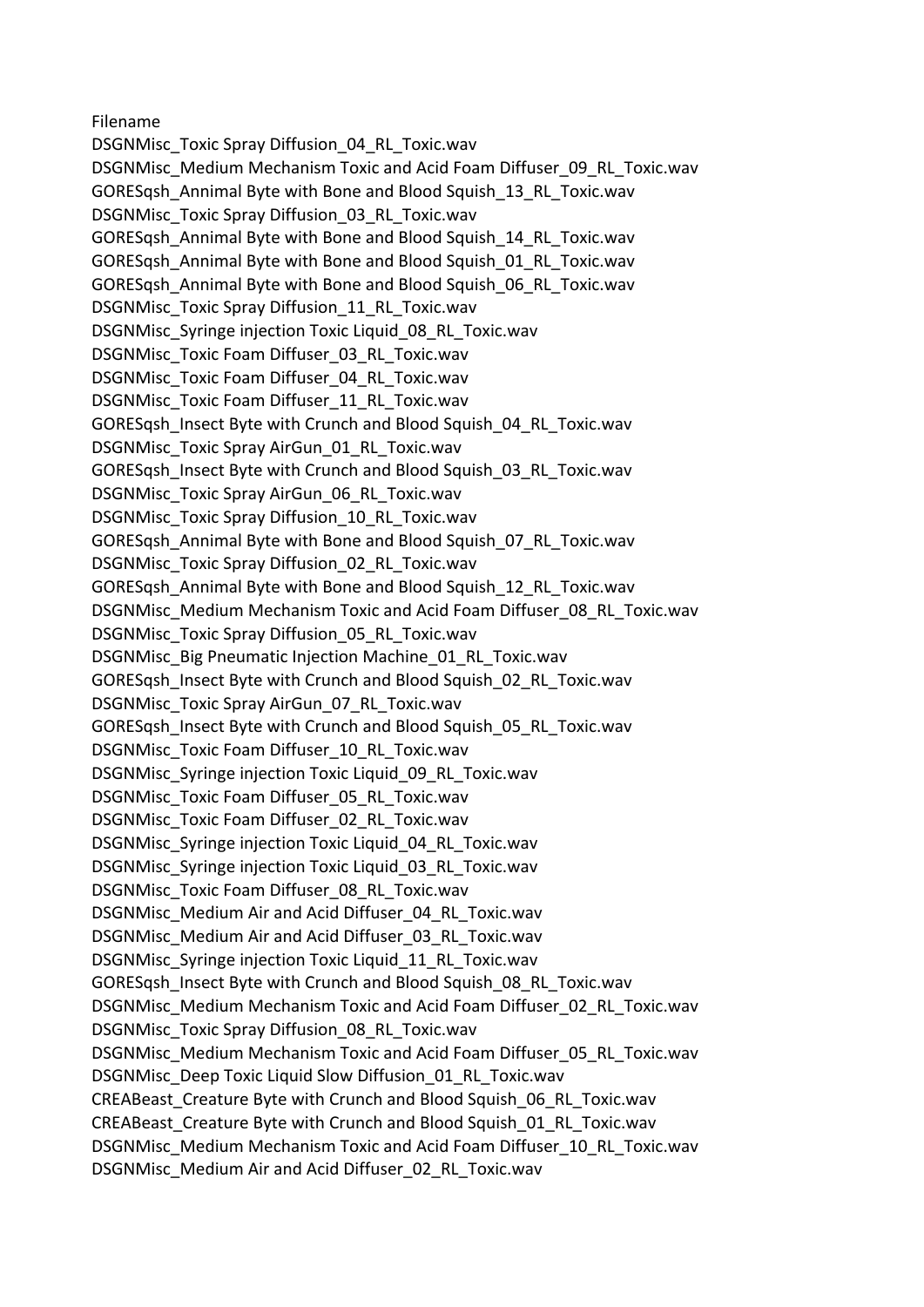DSGNMisc\_Syringe injection Toxic Liquid\_10\_RL\_Toxic.wav DSGNMisc\_Syringe injection Toxic Liquid\_02\_RL\_Toxic.wav DSGNMisc\_Syringe injection Toxic Liquid\_05\_RL\_Toxic.wav DSGNMisc\_Toxic Foam Diffuser\_09\_RL\_Toxic.wav CREABeast Creature Byte with Crunch and Blood Squish 07 RL Toxic.wav DSGNMisc\_Medium Mechanism Toxic and Acid Foam Diffuser\_04\_RL\_Toxic.wav DSGNMisc\_Toxic Spray Diffusion\_09\_RL\_Toxic.wav DSGNMisc\_Medium Mechanism Toxic and Acid Foam Diffuser\_03\_RL\_Toxic.wav DSGNMisc\_Syringe injection Toxic Liquid\_12\_RL\_Toxic.wav DSGNMisc\_Syringe injection Toxic Liquid\_07\_RL\_Toxic.wav GORESqsh\_Annimal Byte with Bone and Blood Squish\_09\_RL\_Toxic.wav DSGNMisc\_Deep Toxic Liquid Slow Diffusion\_02\_RL\_Toxic.wav CREABeast\_Creature Byte with Crunch and Blood Squish\_05\_RL\_Toxic.wav CREABeast Creature Byte with Crunch and Blood Squish 02 RL Toxic.wav DSGNMisc\_Medium Mechanism Toxic and Acid Foam Diffuser\_01\_RL\_Toxic.wav DSGNMisc\_Medium Mechanism Toxic and Acid Foam Diffuser\_06\_RL\_Toxic.wav CREABeast Creature Byte with Crunch and Blood Squish 10 RL Toxic.wav DSGNMisc\_Syringe injection Toxic Liquid\_01\_RL\_Toxic.wav DSGNMisc\_Syringe injection Toxic Liquid\_06\_RL\_Toxic.wav DSGNMisc\_Toxic Spray AirGun\_08\_RL\_Toxic.wav DSGNMisc\_Medium Air and Acid Diffuser\_01\_RL\_Toxic.wav DSGNMisc\_Syringe injection Toxic Liquid\_13\_RL\_Toxic.wav DSGNMisc\_Syringe injection Toxic Liquid\_14\_RL\_Toxic.wav DSGNMisc\_Medium Mechanism Toxic and Acid Foam Diffuser\_07\_RL\_Toxic.wav CREABeast Creature Byte with Crunch and Blood Squish 11 RL Toxic.wav GORESqsh\_Annimal Byte with Bone and Blood Squish\_08\_RL\_Toxic.wav CREABeast\_Creature Byte with Crunch and Blood Squish\_03\_RL\_Toxic.wav CREABeast Creature Byte with Crunch and Blood Squish 04 RL Toxic.wav GORESqsh\_Annimal Byte with Bone and Blood Squish\_02\_RL\_Toxic.wav GORESqsh\_Annimal Byte with Bone and Blood Squish\_05\_RL\_Toxic.wav DSGNMisc\_Toxic Spray Diffusion\_12\_RL\_Toxic.wav CREABeast\_Creature Byte with Crunch and Blood Squish\_09\_RL\_Toxic.wav DSGNMisc\_Toxic Spray Diffusion\_07\_RL\_Toxic.wav GORESqsh\_Annimal Byte with Bone and Blood Squish\_10\_RL\_Toxic.wav GORESqsh\_Insect Byte with Crunch and Blood Squish\_07\_RL\_Toxic.wav DSGNMisc\_Toxic Spray AirGun\_02\_RL\_Toxic.wav DSGNMisc\_Toxic Spray AirGun\_05\_RL\_Toxic.wav DSGNMisc\_Big Pneumatic Injection Machine\_04\_RL\_Toxic.wav DSGNMisc\_Big Pneumatic Injection Machine\_03\_RL\_Toxic.wav DSGNMisc\_Toxic Foam Diffuser\_07\_RL\_Toxic.wav DSGNMisc\_Toxic Spray Diffusion\_01\_RL\_Toxic.wav GORESqsh\_Annimal Byte with Bone and Blood Squish\_11\_RL\_Toxic.wav DSGNMisc\_Toxic Spray Diffusion\_06\_RL\_Toxic.wav DSGNMisc\_Toxic Spray Diffusion\_13\_RL\_Toxic.wav GORESqsh\_Annimal Byte with Bone and Blood Squish\_04\_RL\_Toxic.wav GORESqsh\_Annimal Byte with Bone and Blood Squish\_03\_RL\_Toxic.wav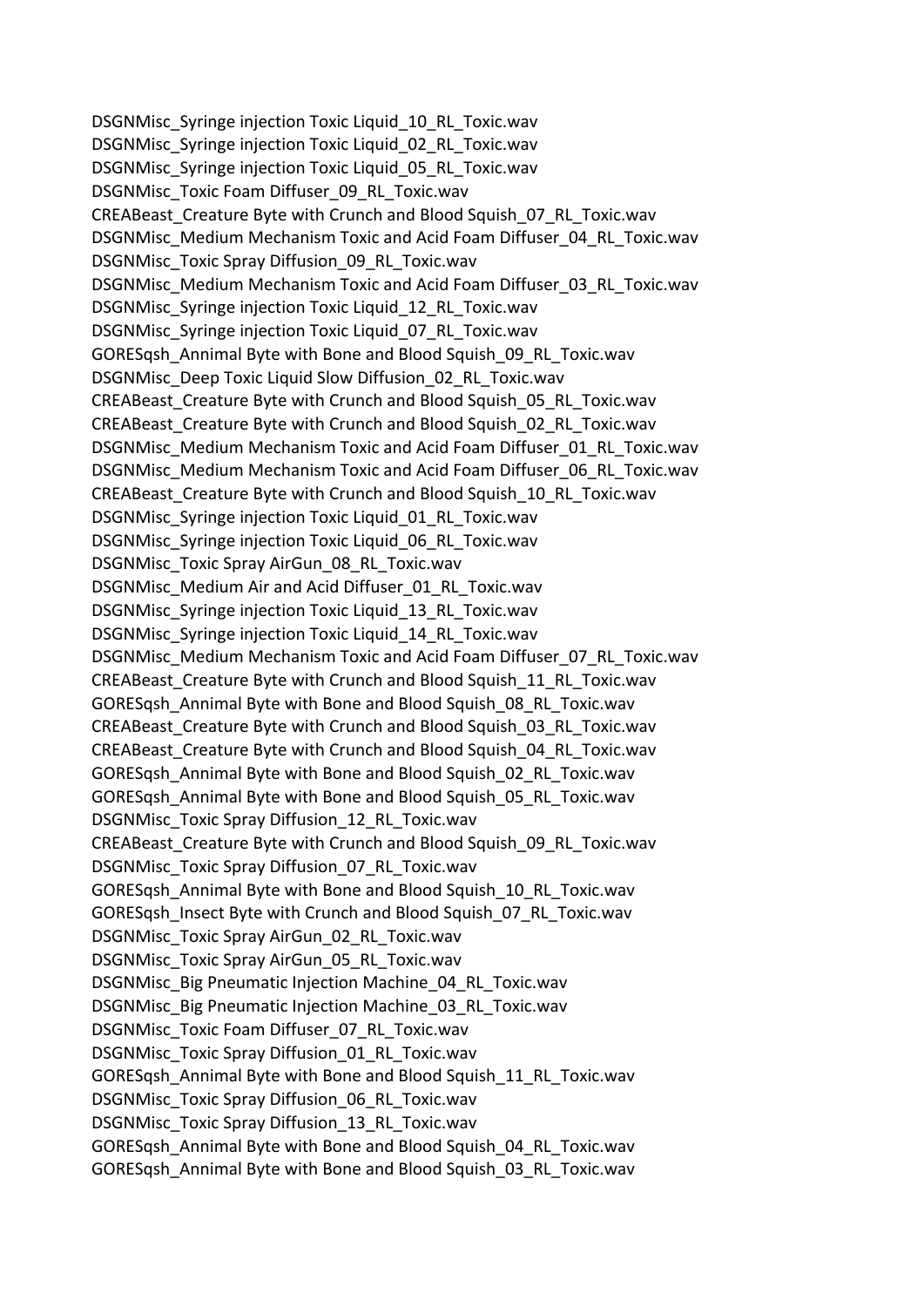CREABeast Creature Byte with Crunch and Blood Squish 08 RL Toxic.wav DSGNMisc\_Toxic Foam Diffuser\_06\_RL\_Toxic.wav DSGNMisc\_Toxic Foam Diffuser\_01\_RL\_Toxic.wav GORESqsh\_Insect Byte with Crunch and Blood Squish\_01\_RL\_Toxic.wav DSGNMisc\_Toxic Spray AirGun\_04\_RL\_Toxic.wav GORESqsh\_Insect Byte with Crunch and Blood Squish\_06\_RL\_Toxic.wav DSGNMisc\_Toxic Spray AirGun\_03\_RL\_Toxic.wav DSGNMisc\_Big Pneumatic Injection Machine\_02\_RL\_Toxic.wav DSGNMisc\_Big Pneumatic Injection Machine\_05\_RL\_Toxic.wav MECHHydr\_Big Toxic Air Diffuser\_03\_RL\_Toxic.wav MECHLtch\_Medium Metal Mechanism Diffuser\_09\_RL\_Toxic.wav GUNMech\_Mechanism Toxic AirGun\_07\_RL\_Toxic.wav TOOLHand\_Syringe Mechanism\_04\_RL\_Toxic.wav MECHHydr\_Toxic Spray Diffuser\_07\_RL\_Toxic.wav TOOLHand\_Syringe Mechanism\_03\_RL\_Toxic.wav MECHHydr\_Toxic Spray Diffuser\_12\_RL\_Toxic.wav TOOLHand\_Syringe Mechanism\_11\_RL\_Toxic.wav MECHLtch\_Medium Metal Mechanism Diffuser\_08\_RL\_Toxic.wav MECHHydr\_Big Toxic Air Diffuser\_02\_RL\_Toxic.wav TOOLHand\_Syringe Mechanism\_10\_RL\_Toxic.wav MECHHydr\_Toxic Spray Diffuser\_13\_RL\_Toxic.wav GUNMech\_Mechanism Toxic AirGun\_01\_RL\_Toxic.wav GUNMech\_Mechanism Toxic AirGun\_06\_RL\_Toxic.wav MECHLtch\_Small Valve Mechanism Diffuser\_01\_RL\_Toxic.wav MECHHydr\_Toxic Spray Diffuser\_06\_RL\_Toxic.wav TOOLHand\_Syringe Mechanism\_02\_RL\_Toxic.wav MECHHydr\_Toxic Spray Diffuser\_01\_RL\_Toxic.wav TOOLHand\_Syringe Mechanism\_05\_RL\_Toxic.wav TOOLHand\_Syringe Mechanism\_08\_RL\_Toxic.wav MECHLtch\_Small Metal Latch\_01\_RL\_Toxic.wav MECHRtch\_Mechanism Toxic Diffuser\_07\_RL\_Toxic.wav MECHLtch\_Medium Metal Mechanism Diffuser\_02\_RL\_Toxic.wav MECHLtch\_Medium Metal Mechanism Diffuser\_05\_RL\_Toxic.wav MECHRtch\_Mechanism Toxic Diffuser\_06\_RL\_Toxic.wav MECHHydr\_Big Toxic Air Metal Diffuser\_01\_RL\_Toxic.wav MECHRtch\_Mechanism Toxic Diffuser\_01\_RL\_Toxic.wav TOOLHand\_Syringe Mechanism\_09\_RL\_Toxic.wav MECHLtch\_Medium Metal Mechanism Diffuser\_04\_RL\_Toxic.wav MECHLtch\_Medium Metal Mechanism Diffuser\_03\_RL\_Toxic.wav MECHRtch\_Mechanism Toxic Diffuser\_03\_RL\_Toxic.wav MECHLtch\_Small Metal Latch\_02\_RL\_Toxic.wav MECHRtch\_Mechanism Toxic Diffuser\_04\_RL\_Toxic.wav MECHHydr\_Toxic Spray Diffuser\_08\_RL\_Toxic.wav MECHRtch\_Mechanism Toxic Diffuser\_11\_RL\_Toxic.wav GUNMech\_Mechanism Toxic AirGun\_08\_RL\_Toxic.wav MECHLtch\_Medium Metal Mechanism Diffuser\_01\_RL\_Toxic.wav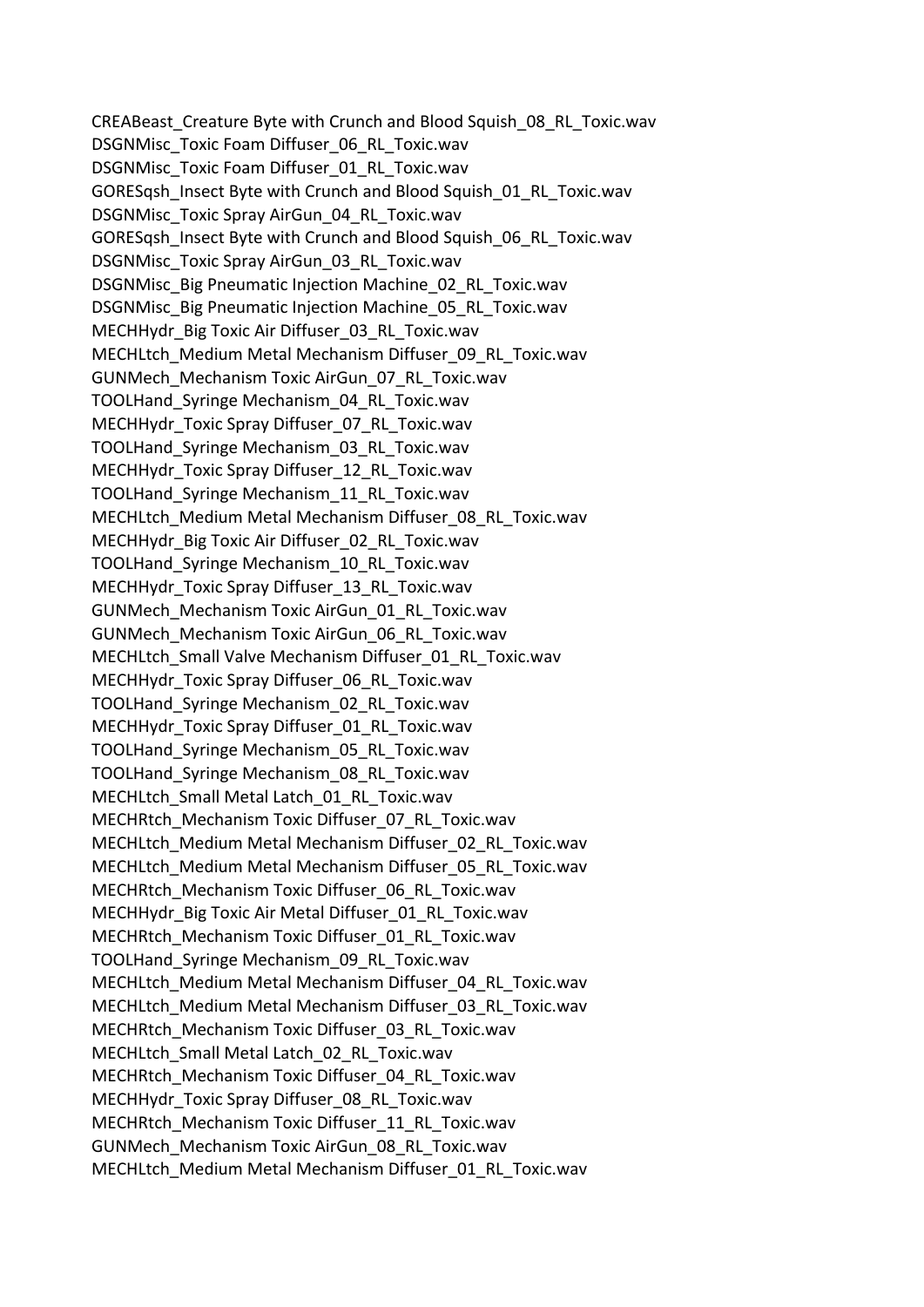MECHLtch\_Medium Metal Mechanism Diffuser\_06\_RL\_Toxic.wav MECHHydr\_Toxic Spray Diffuser\_09\_RL\_Toxic.wav MECHRtch\_Mechanism Toxic Diffuser\_10\_RL\_Toxic.wav MECHRtch\_Mechanism Toxic Diffuser\_05\_RL\_Toxic.wav MECHHydr\_Big Toxic Air Metal Diffuser\_02\_RL\_Toxic.wav MECHRtch\_Mechanism Toxic Diffuser\_02\_RL\_Toxic.wav MECHLtch\_Medium Metal Mechanism Diffuser\_07\_RL\_Toxic.wav MECHHydr\_Toxic Spray Diffuser\_11\_RL\_Toxic.wav TOOLHand\_Syringe Mechanism\_12\_RL\_Toxic.wav MECHRtch\_Mechanism Toxic Diffuser\_08\_RL\_Toxic.wav MECHHydr\_Toxic Spray Diffuser\_03\_RL\_Toxic.wav TOOLHand\_Syringe Mechanism\_07\_RL\_Toxic.wav MECHHydr\_Toxic Spray Diffuser\_04\_RL\_Toxic.wav GUNMech\_Mechanism Toxic AirGun\_04\_RL\_Toxic.wav MECHLtch\_Small Valve Mechanism Diffuser\_03\_RL\_Toxic.wav GUNMech\_Mechanism Toxic AirGun\_03\_RL\_Toxic.wav MECHLtch\_Small Valve Mechanism Diffuser\_04\_RL\_Toxic.wav MECHHydr\_Big Toxic Air Diffuser\_01\_RL\_Toxic.wav MECHHydr\_Toxic Spray Diffuser\_05\_RL\_Toxic.wav TOOLHand\_Syringe Mechanism\_01\_RL\_Toxic.wav MECHHydr\_Toxic Spray Diffuser\_02\_RL\_Toxic.wav TOOLHand\_Syringe Mechanism\_06\_RL\_Toxic.wav GUNMech\_Mechanism Toxic AirGun\_02\_RL\_Toxic.wav MECHLtch\_Small Valve Mechanism Diffuser\_02\_RL\_Toxic.wav GUNMech\_Mechanism Toxic AirGun\_05\_RL\_Toxic.wav TOOLHand\_Syringe Mechanism\_13\_RL\_Toxic.wav TOOLHand\_Syringe Mechanism\_14\_RL\_Toxic.wav MECHHydr\_Toxic Spray Diffuser\_10\_RL\_Toxic.wav MECHRtch\_Mechanism Toxic Diffuser\_09\_RL\_Toxic.wav WATRSpray\_Liquid Preasure and Ejection\_RL\_Toxic.wav AIRBlow Toxic Spray Diffusion 04 RL Toxic.wav AIRBlow\_Toxic Spray Diffusion\_03\_RL\_Toxic.wav WINDDsgn\_Medium Wind Flux Gusts Synth Texture\_02\_RL\_Toxic.wav WINDDsgn\_Toxic Air Flux\_01\_RL\_Toxic.wav CHEMMisc\_Liquid Wind Flow Rumble\_RL\_Toxic.wav ELECArc\_Tonal Air Spray\_RL\_Toxic\_RL\_Toxic.wav LIQSuct\_Toxic Foam Diffusion\_09\_RL\_Toxic.wav AIRBlow Toxic Spray Diffusion 11 RL Toxic.wav LIQSuct\_Toxic Liquid Air Pressure Injection\_01\_RL\_Toxic.wav LIQSuct\_Toxic Air Liquid Slow Diffusion\_02\_RL\_Toxic.wav LIQSuct\_Toxic and Acid Foam and Liquid Slow Diffusion\_05\_RL\_Toxic.wav LIQSuct\_Toxic and Acid Foam and Liquid Slow Diffusion\_02\_RL\_Toxic.wav CHEMMisc\_Liquid Flow Rumble Organic Creaks\_RL\_Toxic.wav AIRSuck\_Air Flux Metal Particles Drip Sizzle Hiss\_RL\_Toxic.wav AIRSuck\_Air Flux Sizzle Hiss\_01\_RL\_Toxic.wav WINDDsgn\_Toxic Air Flux Particles\_01\_RL\_Toxic.wav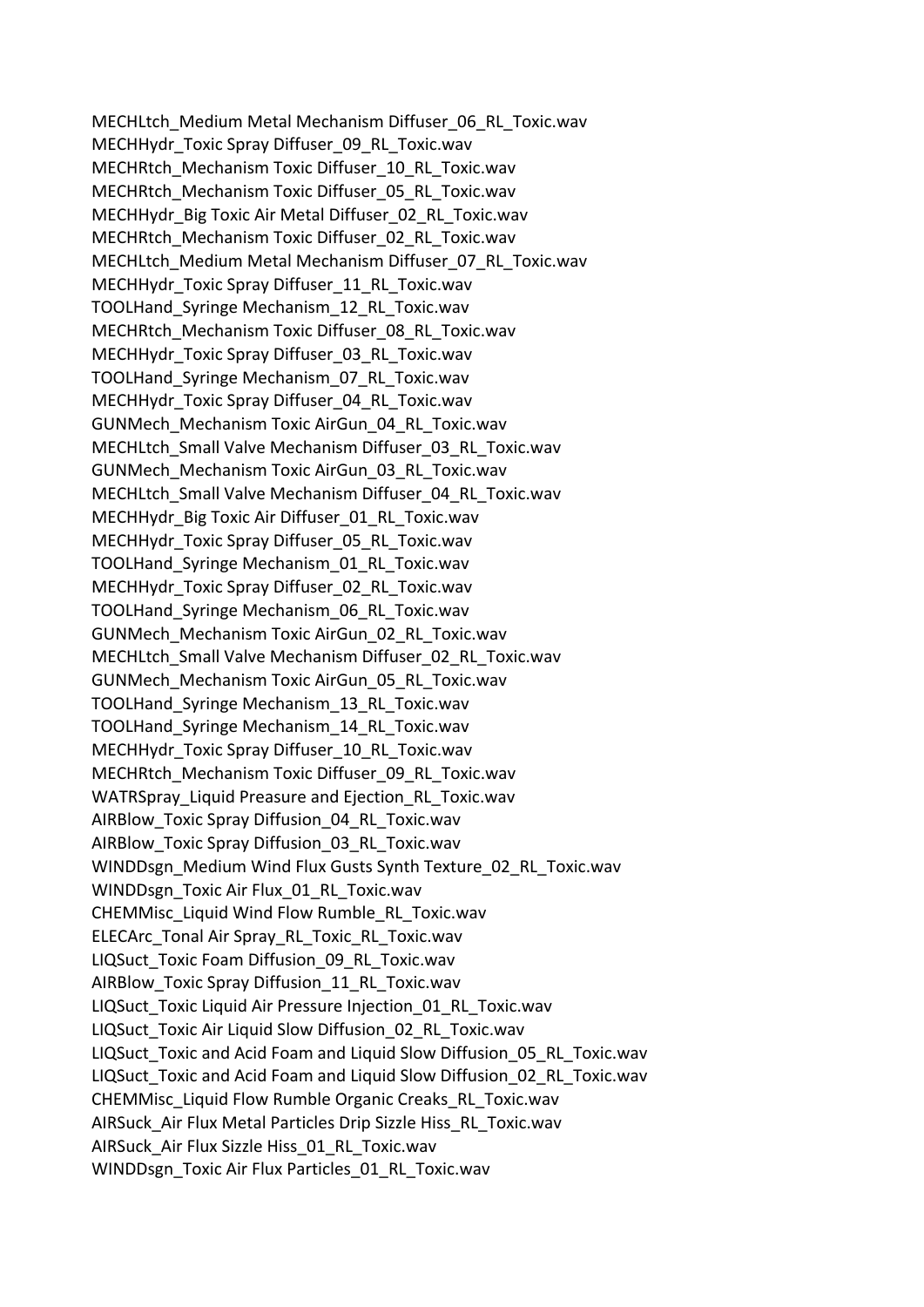LIQSuct\_Toxic and Acid Foam and Liquid Slow Diffusion\_10\_RL\_Toxic.wav AIRBlow Toxic Spray Diffusion 10 RL Toxic.wav LIQSuct\_Toxic Foam Diffusion\_08\_RL\_Toxic.wav WATRBubl\_Bubbles and Gargle Stutted\_RL\_Toxic.wav AIRBlow\_Toxic Spray Diffusion\_02\_RL\_Toxic.wav LIQSuct\_Deep Toxic Liquid Slow Diffusion\_01\_RL\_Toxic.wav LIQSuct\_Toxic Spray Air Blow Up\_08\_RL\_Toxic.wav AIRBlow\_Toxic Spray Diffusion\_05\_RL\_Toxic.wav CHEMMisc\_Liquid Flow Rumble Hi Sizzle\_RL\_Toxic.wav LIQMvmt\_Toxic Underwater Diffusion\_08\_RL\_Toxic.wav AIRSuck\_Air Flux Sizzle Hiss Particles\_RL\_Toxic.wav LIQSuct\_Toxic Air Liquid Slow Diffusion\_03\_RL\_Toxic.wav LIQSuct\_Toxic Air Liquid Slow Diffusion\_04\_RL\_Toxic.wav LIQSuct\_Toxic and Acid Foam and Liquid Slow Diffusion\_03\_RL\_Toxic.wav WINDDsgn\_Low Wind Flux Synth Texture\_RL\_Toxic.wav LIQSuct\_Toxic and Acid Foam and Liquid Slow Diffusion\_04\_RL\_Toxic.wav WINDDsgn\_Toxic Air Flux Particles\_02\_RL\_Toxic.wav CHEMAcid\_Crispy Texture Liquid Flow Loop\_Flux Loop\_08\_RL\_Toxic.wav CHEMMisc\_Liquid Flow Wind Rumble\_RL\_Toxic.wav AIRHiss\_Air Nozzle in Liquid\_RL\_Toxic.wav WINDDsgn\_Wind Flux Crispy Texture Sizzle Particles\_11\_RL\_Toxic.wav WINDDsgn\_Wind Flux Crispy Texture Sizzle Particles\_05\_RL\_Toxic.wav LIQSuct\_Toxic and Acid Foam and Liquid Slow Diffusion\_09\_RL\_Toxic.wav CHEMAcid\_Ice or Lava Creaks Rumble Sizzle\_02\_RL\_Toxic.wav WINDDsgn\_Wind Flux Crispy Texture Sizzle Particles\_06\_RL\_Toxic.wav WINDDsgn\_Wind Flux Crispy Texture Sizzle Particles\_12\_RL\_Toxic.wav WINDDsgn\_Fast Wind Flux Gusts Synth Distorsion Texture\_RL\_Toxic.wav LIQMvmt\_Toxic Underwater Diffusion\_05\_RL\_Toxic.wav LIQMvmt\_Toxic Underwater Diffusion\_02\_RL\_Toxic.wav LIQSuct\_Toxic Liquid Wave Crispy Injection\_01\_RL\_Toxic.wav LIQSuct\_Toxic Liquid Crispy Injection\_01\_RL\_Toxic.wav WINDDsgn\_Toxic Air Flux\_02\_RL\_Toxic.wav AIRBrst\_Air Stream Diffusion with Distorsion\_RL\_Toxic.wav WINDDsgn\_Wind Flux Crispy Texture Sizzle Particles\_08\_RL\_Toxic.wav LIQSuct\_Toxic Foam Diffusion\_10\_RL\_Toxic.wav LIQSuct\_Toxic Spray Air Blow Up\_05\_RL\_Toxic.wav WINDDsgn\_Wind Flux Crispy Texture Sizzle Particles\_14\_RL\_Toxic.wav TOOLHand\_Syringe Toxic Liquid Injection\_12\_RL\_Toxic.wav LIQSuct\_Toxic Spray Air Blow Up\_02\_RL\_Toxic.wav CHEMMisc\_Liquid Flow Gargle Hi Sizzle\_RL\_Toxic.wav CHEMAcid\_Ice or Lava Creaks Rumble Sizzle\_01\_RL\_Toxic.wav AIRBlow Toxic Spray Diffusion 08 RL Toxic.wav CHEMAcid\_Ice or Lava Creaks Rumble Sizzle\_03\_RL\_Toxic.wav WINDDsgn\_Med Wind Flux Gusts\_RL\_Toxic.wav WINDDsgn\_Wind Flux Crispy Texture Sizzle Particles\_13\_RL\_Toxic.wav WINDDsgn\_Wind Flux Crispy Texture Sizzle Particles\_07\_RL\_Toxic.wav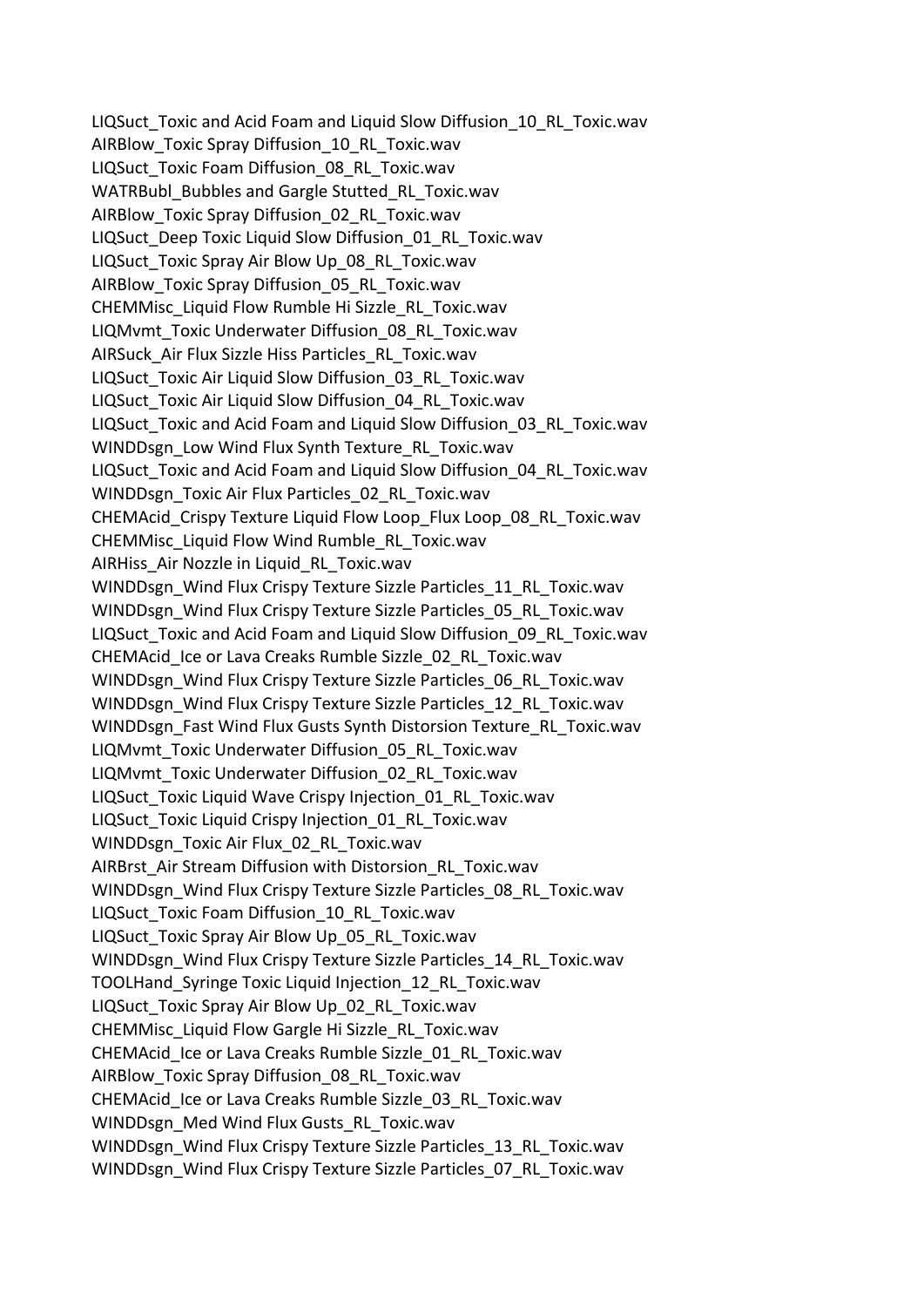LIQSuct\_Toxic Spray Drip Gargle\_02\_RL\_Toxic.wav TOOLHand\_Syringe Toxic Liquid Injection\_07\_RL\_Toxic.wav LIQSuct\_Toxic Foam Diffusion\_02\_RL\_Toxic.wav LIQSuct\_Toxic Foam Diffusion\_05\_RL\_Toxic.wav AIRSuck\_Air Flux Sizzle Hiss\_RL\_Toxic.wav WINDDsgn\_Wind Flux Crispy Texture Sizzle Particles\_03\_RL\_Toxic.wav WINDDsgn\_Wind Flux Crispy Texture Sizzle Particles\_17\_RL\_Toxic.wav LIQMvmt\_Toxic Underwater Diffusion\_03\_RL\_Toxic.wav AIRHiss\_Air Nozzle in Water\_RL\_Toxic.wav WINDDsgn\_Wind Flux Crispy Texture Sizzle Particles\_01\_RL\_Toxic.wav LIQMvmt\_Toxic Underwater Diffusion\_04\_RL\_Toxic.wav WINDDsgn\_Wind Flux Crispy Texture Sizzle Particles\_18\_RL\_Toxic.wav WINDDsgn\_Wind Flux Crispy Texture Sizzle Particles\_04\_RL\_Toxic.wav AIRHiss\_Air Nozzle in Pipe\_RL\_Toxic.wav LIQSuct\_Toxic and Acid Foam and Liquid Slow Diffusion\_08\_RL\_Toxic.wav AIRSuck\_Air Flux Sizzle Hiss\_02\_RL\_Toxic.wav WATRFlow Medium Liquid Gurgling RL Toxic.wav TOOLHand\_Syringe Toxic Liquid Injection\_01\_RL\_Toxic.wav LIQSuct\_Toxic Foam Diffusion\_04\_RL\_Toxic.wav WINDDsgn\_Wind Flux Crispy Texture Sizzle Particles\_16\_RL\_Toxic.wav WINDDsgn\_Wind Flux Crispy Texture Sizzle Particles\_02\_RL\_Toxic.wav WATRSpray\_Injection Nozzle in Water\_RL\_Toxic.wav LIQSuct\_Toxic Foam Diffusion\_03\_RL\_Toxic.wav TOOLHand\_Syringe Toxic Liquid Injection\_06\_RL\_Toxic.wav WINDDsgn\_Med Wind Flux Gusts Crackles\_RL\_Toxic.wav WINDDsgn\_Wind Flux Crispy Texture Sizzle Particles\_15\_RL\_Toxic.wav AIRBlow Toxic Spray Diffusion 09 RL Toxic.wav LIQSuct\_Toxic Spray Air Blow Up\_03\_RL\_Toxic.wav TOOLHand\_Syringe Toxic Liquid Injection\_13\_RL\_Toxic.wav LIQSuct\_Toxic Spray Air Blow Up\_04\_RL\_Toxic.wav TOOLHand\_Syringe Toxic Liquid Injection\_14\_RL\_Toxic.wav LIQSuct\_Toxic Foam Diffusion\_11\_RL\_Toxic.wav AIRSuck\_Air Flux Sizzle Hiss Rumble\_RL\_Toxic.wav LIQMvmt\_Toxic Underwater Diffusion\_06\_RL\_Toxic.wav LIQMvmt\_Toxic Underwater Diffusion\_01\_RL\_Toxic.wav WATRSpray\_Liquid Spray with Synth Tone\_RL\_Toxic.wav WINDDsgn\_Wind Flux Crispy Texture Sizzle Particles\_20\_RL\_Toxic.wav LIQSuct\_Toxic Spray Bubbles Gargle\_02\_RL\_Toxic.wav CHEMAcid\_Ice Lava Creaks Hi Sizzle\_RL\_Toxic.wav CHEMAcid\_Ice Lava Creaks Rumble Sizzle\_01\_RL\_Toxic.wav WINDDsgn\_Wind Flux Crispy Texture Sizzle Particles\_19\_RL\_Toxic.wav WINDDsgn\_Medium Wind Flux Gusts Synth Texture\_01\_RL\_Toxic.wav WINDDsgn\_Low Wind Flux and Particles Synth Texture\_RL\_Toxic.wav WATRFlow\_Small Liquid Spray in Water\_RL\_Toxic.wav WINDDsgn\_Hi Speed Wind Flux Synth Texture\_01\_RL\_Toxic.wav TOOLHand\_Syringe Toxic Liquid Injection\_04\_RL\_Toxic.wav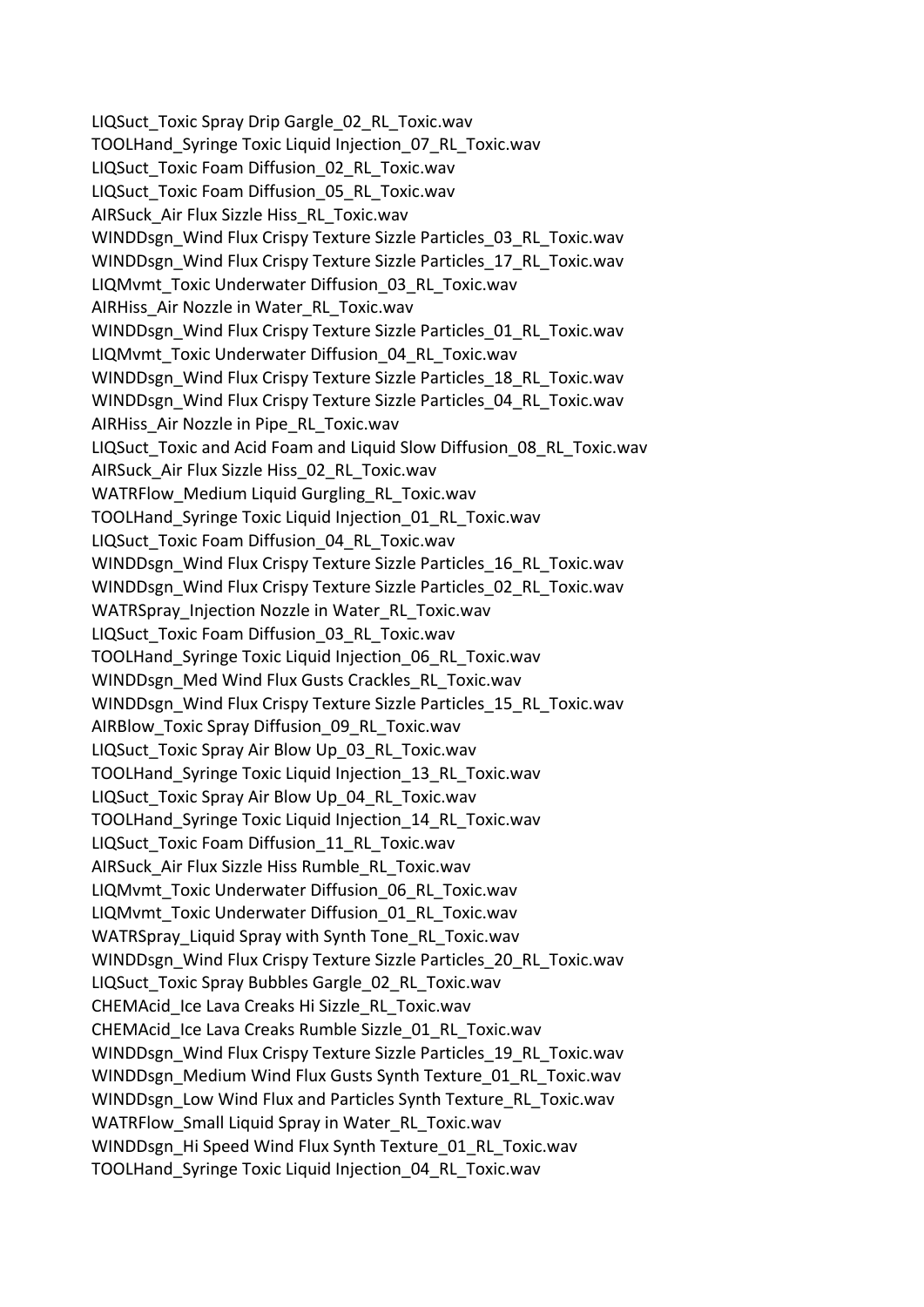LIQSuct\_Toxic Foam Diffusion\_01\_RL\_Toxic.wav LIQSuct\_Toxic Foam Diffusion\_06\_RL\_Toxic.wav TOOLHand\_Syringe Toxic Liquid Injection\_03\_RL\_Toxic.wav LIQSuct\_Toxic Spray Drip Gargle\_01\_RL\_Toxic.wav LIQSuct\_Toxic Spray Air Blow Up\_06\_RL\_Toxic.wav CHEMMisc\_Liquid Flow Rumble Low Organic Creaks\_RL\_Toxic.wav TOOLHand\_Syringe Toxic Liquid Injection\_11\_RL\_Toxic.wav LIQSuct\_Toxic Spray Air Blow Up\_01\_RL\_Toxic.wav LIQMvmt\_Toxic Liquid Spray Sizzle Gargle 03\_RL\_Toxic.wav WINDDsgn\_Hi Speed Wind Flux Synth Texture\_02\_RL\_Toxic.wav LIQMvmt\_Toxic Underwater Diffusion\_07\_RL\_Toxic.wav LIQMvmt\_Toxic Liquid Spray Sizzle Hum\_RL\_Toxic.wav TOOLHand\_Syringe Toxic Liquid Injection\_10\_RL\_Toxic.wav LIQMvmt\_Toxic Liquid Spray Sizzle Gargle 01\_RL\_Toxic.wav LIQSuct\_Toxic Spray Air Blow Up\_07\_RL\_Toxic.wav LIQMvmt\_Toxic Liquid Spray Sizzle Gargle 02\_RL\_Toxic.wav WINDDsgn\_Wind Flux Crispy Texture Sizzle Particles\_09\_RL\_Toxic.wav WINDDsgn\_Wind Flux Crispy Texture Sizzle Particles\_21\_RL\_Toxic.wav TOOLHand\_Syringe Toxic Liquid Injection\_02\_RL\_Toxic.wav LIQSuct\_Toxic Foam Diffusion\_07\_RL\_Toxic.wav WINDDsgn\_Hi Wind Flux Slow Movements\_RL\_Toxic.wav TOOLHand\_Syringe Toxic Liquid Injection\_05\_RL\_Toxic.wav WINDDsgn\_Wind Flux Crispy Texture Sizzle Particles\_10\_RL\_Toxic.wav AIRBlow\_Toxic Spray Diffusion\_12\_RL\_Toxic.wav CHEMAcid\_Crispy Texture Liquid Flow Crispy Loop\_02\_RL\_Toxic.wav TOOLHand\_Syringe Toxic Liquid Injection\_08\_RL\_Toxic.wav WATRBubl\_Liquid Spat with Bubbles\_RL\_Toxic.wav CHEMAcid\_Crispy Texture Liquid Flow Loop\_Crispy Loop\_03\_RL\_Toxic.wav CHEMAcid\_Ice Lava Creaks Rumble Sizzle\_02\_RL\_Toxic.wav WATRDran\_Liquid in Pipe Gargle with Rumble\_RL\_Toxic.wav WATRSpray\_Tiny Liquid Spray\_RL\_Toxic.wav AIRBlow Toxic Spray Diffusion 07 RL Toxic.wav ELECBuzz\_Electricity and Big Air Spray Diffusion\_RL\_Toxic.wav CHEMAcid\_Crispy Texture Liquid Flow Loop\_Crispy Loop\_04\_RL\_Toxic.wav CHEMAcid\_Ice Lava Creaks Rumble Sizzle\_03\_RL\_Toxic.wav LIQSuct\_Toxic Spray Bubbles Gargle\_01\_RL\_Toxic.wav AIRBrst\_Air Burst with Hum Distorsion\_RL\_Toxic.wav CHEMAcid\_Crispy Texture Liquid Flow Crispy Loop\_03\_RL\_Toxic.wav CHEMAcid\_Crispy Texture Liquid Flow Loop\_Crispy Loop\_02\_RL\_Toxic.wav CHEMAcid\_Ice Lava Creaks Sizzle Clics\_RL\_Toxic.wav LIQSuct\_Toxic and Acid Foam and Liquid Slow Diffusion\_06\_RL\_Toxic.wav LIQSuct\_Toxic and Acid Foam and Liquid Slow Diffusion\_01\_RL\_Toxic.wav AIRBlow\_Air Spray with Mechanical Rattle\_RL\_Toxic.wav CHEMAcid\_Crispy Texture Liquid Flow Crispy Loop\_04\_RL\_Toxic.wav LIQSuct\_Toxic Liquid Air Pressure Injection\_02\_RL\_Toxic.wav LIQSuct\_Toxic Air Liquid Slow Diffusion\_01\_RL\_Toxic.wav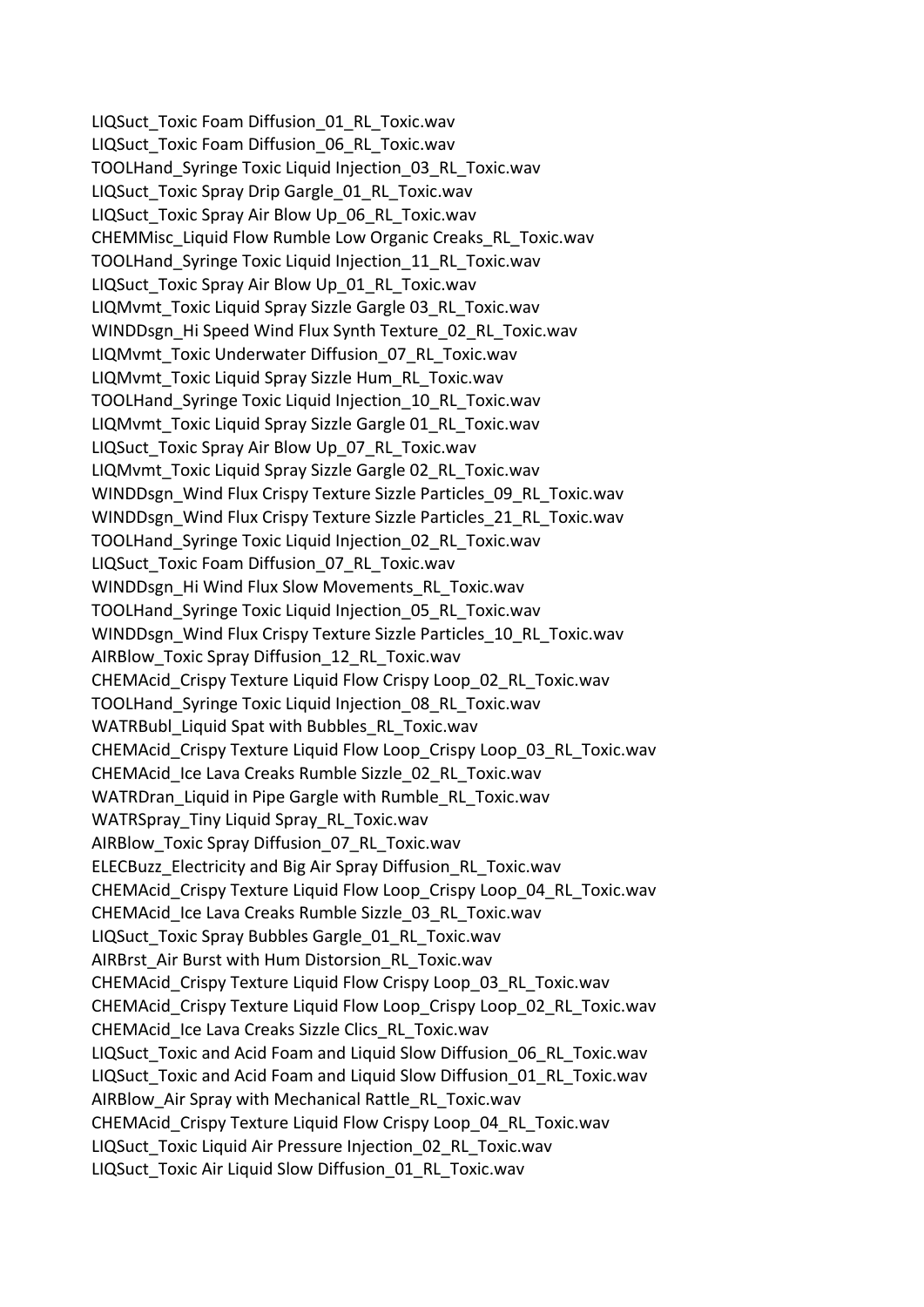WATRDran\_Medium Liquid Spray in Water\_RL\_Toxic.wav AIRBlow Toxic Spray Diffusion 01 RL Toxic.wav LIQSuct\_Deep Toxic Liquid Slow Diffusion\_02\_RL\_Toxic.wav AIRBlow\_Toxic Spray Diffusion\_06\_RL\_Toxic.wav CHEMAcid\_Crispy Texture Liquid Flow Loop\_Crispy Loop\_05\_RL\_Toxic.wav CHEMAcid\_Crispy Texture Liquid Flow Loop\_Crispy Loop\_01\_RL\_Toxic.wav ELECArc\_Med Electric Arc and Air Spray Motor\_RL\_Toxic.wav TOOLHand\_Syringe Toxic Liquid Injection\_09\_RL\_Toxic.wav AIRBlow Toxic Spray Diffusion 13 RL Toxic.wav CHEMAcid\_Crispy Texture Liquid Flow Crispy Loop\_07\_RL\_Toxic.wav CHEMAcid\_Crispy Texture Gargle Liquid Flow\_RL\_Toxic.wav CHEMAcid\_Crispy Texture Liquid Flow Loop\_Crispy Loop\_06\_RL\_Toxic.wav CHEMAcid\_Crispy Texture Liquid Flow Crispy Loop\_05\_RL\_Toxic.wav LIQSuct\_Toxic and Acid Foam and Liquid Slow Diffusion\_07\_RL\_Toxic.wav LIQSuct\_Toxic Liquid Air Pressure Injection\_03\_RL\_Toxic.wav CHEMAcid\_Crispy Texture Liquid Flow Crispy Loop\_06\_RL\_Toxic.wav CHEMAcid\_Crispy Texture Liquid Flow Loop\_Flux Loop\_07\_RL\_Toxic.wav WATRMvmt Toxic Liquid Flow Bubbles Gargle.wav AIRSuck\_Air Flux Metal Drip Sizzle Hiss Rumble\_RL\_Toxic.wav CHEMAcid Crispy Texture Liquid Flow Crispy Loop\_01\_RL\_Toxic.wav WINDDsgn\_Medium Stutter Wind Flux Gusts Synth Texture\_01\_RL\_Toxic.wav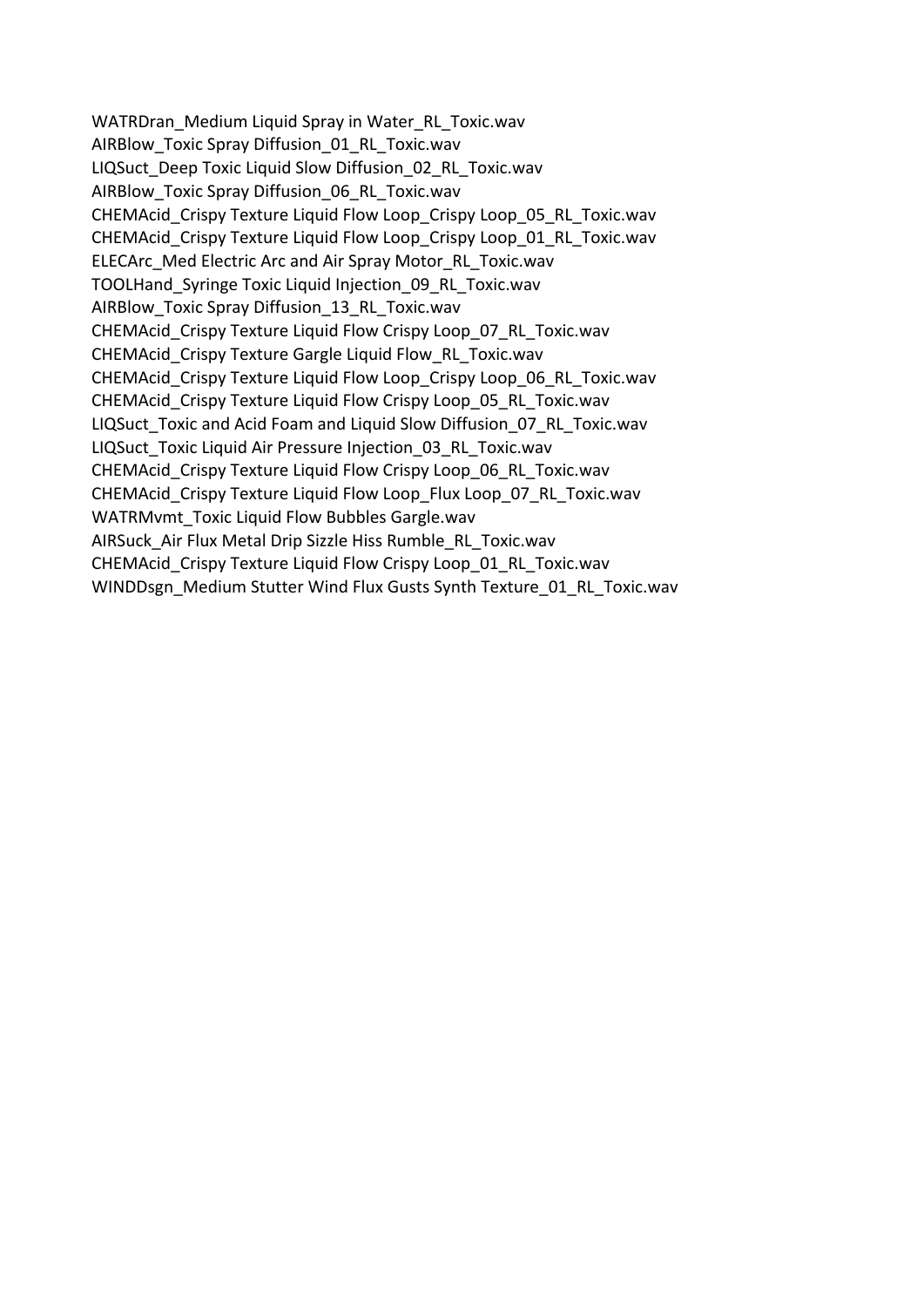| 00:03.235<br>00:05.366<br>00:00.742<br>00:01.487<br>00:01.375<br>00:01.507<br>00:01.215<br>00:02.040<br>00:00.860<br>00:02.643<br>00:02.112<br>00:02.275<br>00:01.246<br>00:01.799<br>00:00.605<br>00:02.813<br>00:02.309<br>00:00.878<br>00:02.608<br>00:00.994<br>00:04.353<br>00:02.814<br>00:07.497<br>00:00.763<br>00:03.704<br>00:01.592<br>00:02.404<br>00:00.936<br>00:01.945<br>00:02.717<br>00:01.199<br>00:01.272<br>00:02.367<br>Toxic Foam Diffuser 08 RL Toxic<br>00:06.899<br>00:06.898<br>Syringe injection Toxic Liquid 11 RL Toxic<br>00:01.046<br>00:01.542<br>00:15.268<br>Toxic Spray Diffusion 08 RL Toxic<br>00:02.958<br>Medium Mechanism Toxic and Acid Foam Diffuser 05 RL Toxic<br>00:07.100<br>Deep Toxic Liquid Slow Diffusion 01 RL Toxic<br>00:05.627<br>00:01.109<br>Creature Byte with Crunch and Blood Squish_01_RL_Toxic<br>00:02.167 | Description                                               | Duration  |
|--------------------------------------------------------------------------------------------------------------------------------------------------------------------------------------------------------------------------------------------------------------------------------------------------------------------------------------------------------------------------------------------------------------------------------------------------------------------------------------------------------------------------------------------------------------------------------------------------------------------------------------------------------------------------------------------------------------------------------------------------------------------------------------------------------------------------------------------------------------------------|-----------------------------------------------------------|-----------|
|                                                                                                                                                                                                                                                                                                                                                                                                                                                                                                                                                                                                                                                                                                                                                                                                                                                                          | Toxic Spray Diffusion 04 RL Toxic                         |           |
|                                                                                                                                                                                                                                                                                                                                                                                                                                                                                                                                                                                                                                                                                                                                                                                                                                                                          | Medium Mechanism Toxic and Acid Foam Diffuser 09 RL Toxic |           |
|                                                                                                                                                                                                                                                                                                                                                                                                                                                                                                                                                                                                                                                                                                                                                                                                                                                                          | Annimal Byte with Bone and Blood Squish 13 RL Toxic       |           |
|                                                                                                                                                                                                                                                                                                                                                                                                                                                                                                                                                                                                                                                                                                                                                                                                                                                                          | Toxic Spray Diffusion 03 RL Toxic                         |           |
|                                                                                                                                                                                                                                                                                                                                                                                                                                                                                                                                                                                                                                                                                                                                                                                                                                                                          | Annimal Byte with Bone and Blood Squish 14 RL Toxic       |           |
|                                                                                                                                                                                                                                                                                                                                                                                                                                                                                                                                                                                                                                                                                                                                                                                                                                                                          | Annimal Byte with Bone and Blood Squish 01 RL Toxic       |           |
|                                                                                                                                                                                                                                                                                                                                                                                                                                                                                                                                                                                                                                                                                                                                                                                                                                                                          | Annimal Byte with Bone and Blood Squish 06 RL Toxic       |           |
|                                                                                                                                                                                                                                                                                                                                                                                                                                                                                                                                                                                                                                                                                                                                                                                                                                                                          | Toxic Spray Diffusion 11 RL Toxic                         |           |
|                                                                                                                                                                                                                                                                                                                                                                                                                                                                                                                                                                                                                                                                                                                                                                                                                                                                          | Syringe injection Toxic Liquid 08 RL Toxic                |           |
|                                                                                                                                                                                                                                                                                                                                                                                                                                                                                                                                                                                                                                                                                                                                                                                                                                                                          | Toxic Foam Diffuser 03 RL Toxic                           |           |
|                                                                                                                                                                                                                                                                                                                                                                                                                                                                                                                                                                                                                                                                                                                                                                                                                                                                          | Toxic Foam Diffuser 04 RL Toxic                           |           |
|                                                                                                                                                                                                                                                                                                                                                                                                                                                                                                                                                                                                                                                                                                                                                                                                                                                                          | Toxic Foam Diffuser 11 RL Toxic                           |           |
|                                                                                                                                                                                                                                                                                                                                                                                                                                                                                                                                                                                                                                                                                                                                                                                                                                                                          | Insect Byte with Crunch and Blood Squish 04 RL Toxic      |           |
|                                                                                                                                                                                                                                                                                                                                                                                                                                                                                                                                                                                                                                                                                                                                                                                                                                                                          | Toxic Spray AirGun 01 RL Toxic                            |           |
|                                                                                                                                                                                                                                                                                                                                                                                                                                                                                                                                                                                                                                                                                                                                                                                                                                                                          | Insect Byte with Crunch and Blood Squish 03 RL Toxic      |           |
|                                                                                                                                                                                                                                                                                                                                                                                                                                                                                                                                                                                                                                                                                                                                                                                                                                                                          | Toxic Spray AirGun 06 RL Toxic                            |           |
|                                                                                                                                                                                                                                                                                                                                                                                                                                                                                                                                                                                                                                                                                                                                                                                                                                                                          | Toxic Spray Diffusion 10 RL Toxic                         |           |
|                                                                                                                                                                                                                                                                                                                                                                                                                                                                                                                                                                                                                                                                                                                                                                                                                                                                          | Annimal Byte with Bone and Blood Squish 07 RL Toxic       |           |
|                                                                                                                                                                                                                                                                                                                                                                                                                                                                                                                                                                                                                                                                                                                                                                                                                                                                          | Toxic Spray Diffusion 02 RL Toxic                         |           |
|                                                                                                                                                                                                                                                                                                                                                                                                                                                                                                                                                                                                                                                                                                                                                                                                                                                                          | Annimal Byte with Bone and Blood Squish 12 RL Toxic       |           |
|                                                                                                                                                                                                                                                                                                                                                                                                                                                                                                                                                                                                                                                                                                                                                                                                                                                                          | Medium Mechanism Toxic and Acid Foam Diffuser 08 RL Toxic |           |
|                                                                                                                                                                                                                                                                                                                                                                                                                                                                                                                                                                                                                                                                                                                                                                                                                                                                          | Toxic Spray Diffusion 05 RL Toxic                         |           |
|                                                                                                                                                                                                                                                                                                                                                                                                                                                                                                                                                                                                                                                                                                                                                                                                                                                                          | Big Pneumatic Injection Machine 01 RL Toxic               |           |
|                                                                                                                                                                                                                                                                                                                                                                                                                                                                                                                                                                                                                                                                                                                                                                                                                                                                          | Insect Byte with Crunch and Blood Squish 02 RL Toxic      |           |
|                                                                                                                                                                                                                                                                                                                                                                                                                                                                                                                                                                                                                                                                                                                                                                                                                                                                          | Toxic Spray AirGun 07 RL Toxic                            |           |
|                                                                                                                                                                                                                                                                                                                                                                                                                                                                                                                                                                                                                                                                                                                                                                                                                                                                          | Insect Byte with Crunch and Blood Squish 05 RL Toxic      |           |
|                                                                                                                                                                                                                                                                                                                                                                                                                                                                                                                                                                                                                                                                                                                                                                                                                                                                          | Toxic Foam Diffuser 10 RL Toxic                           |           |
|                                                                                                                                                                                                                                                                                                                                                                                                                                                                                                                                                                                                                                                                                                                                                                                                                                                                          | Syringe injection Toxic Liquid 09 RL Toxic                |           |
|                                                                                                                                                                                                                                                                                                                                                                                                                                                                                                                                                                                                                                                                                                                                                                                                                                                                          | Toxic Foam Diffuser 05 RL Toxic                           |           |
|                                                                                                                                                                                                                                                                                                                                                                                                                                                                                                                                                                                                                                                                                                                                                                                                                                                                          | Toxic Foam Diffuser 02 RL Toxic                           |           |
|                                                                                                                                                                                                                                                                                                                                                                                                                                                                                                                                                                                                                                                                                                                                                                                                                                                                          | Syringe injection Toxic Liquid 04 RL Toxic                |           |
|                                                                                                                                                                                                                                                                                                                                                                                                                                                                                                                                                                                                                                                                                                                                                                                                                                                                          | Syringe injection Toxic Liquid 03 RL Toxic                |           |
|                                                                                                                                                                                                                                                                                                                                                                                                                                                                                                                                                                                                                                                                                                                                                                                                                                                                          |                                                           |           |
|                                                                                                                                                                                                                                                                                                                                                                                                                                                                                                                                                                                                                                                                                                                                                                                                                                                                          | Medium Air and Acid Diffuser 04 RL Toxic                  |           |
|                                                                                                                                                                                                                                                                                                                                                                                                                                                                                                                                                                                                                                                                                                                                                                                                                                                                          | Medium Air and Acid Diffuser 03 RL Toxic                  |           |
|                                                                                                                                                                                                                                                                                                                                                                                                                                                                                                                                                                                                                                                                                                                                                                                                                                                                          |                                                           |           |
|                                                                                                                                                                                                                                                                                                                                                                                                                                                                                                                                                                                                                                                                                                                                                                                                                                                                          | Insect Byte with Crunch and Blood Squish 08 RL Toxic      |           |
|                                                                                                                                                                                                                                                                                                                                                                                                                                                                                                                                                                                                                                                                                                                                                                                                                                                                          | Medium Mechanism Toxic and Acid Foam Diffuser 02 RL Toxic |           |
|                                                                                                                                                                                                                                                                                                                                                                                                                                                                                                                                                                                                                                                                                                                                                                                                                                                                          |                                                           |           |
|                                                                                                                                                                                                                                                                                                                                                                                                                                                                                                                                                                                                                                                                                                                                                                                                                                                                          |                                                           |           |
|                                                                                                                                                                                                                                                                                                                                                                                                                                                                                                                                                                                                                                                                                                                                                                                                                                                                          |                                                           |           |
|                                                                                                                                                                                                                                                                                                                                                                                                                                                                                                                                                                                                                                                                                                                                                                                                                                                                          | Creature Byte with Crunch and Blood Squish 06 RL Toxic    |           |
|                                                                                                                                                                                                                                                                                                                                                                                                                                                                                                                                                                                                                                                                                                                                                                                                                                                                          |                                                           |           |
|                                                                                                                                                                                                                                                                                                                                                                                                                                                                                                                                                                                                                                                                                                                                                                                                                                                                          | Medium Mechanism Toxic and Acid Foam Diffuser 10 RL Toxic | 00:05.711 |
| 00:04.929                                                                                                                                                                                                                                                                                                                                                                                                                                                                                                                                                                                                                                                                                                                                                                                                                                                                | Medium Air and Acid Diffuser_02_RL_Toxic                  |           |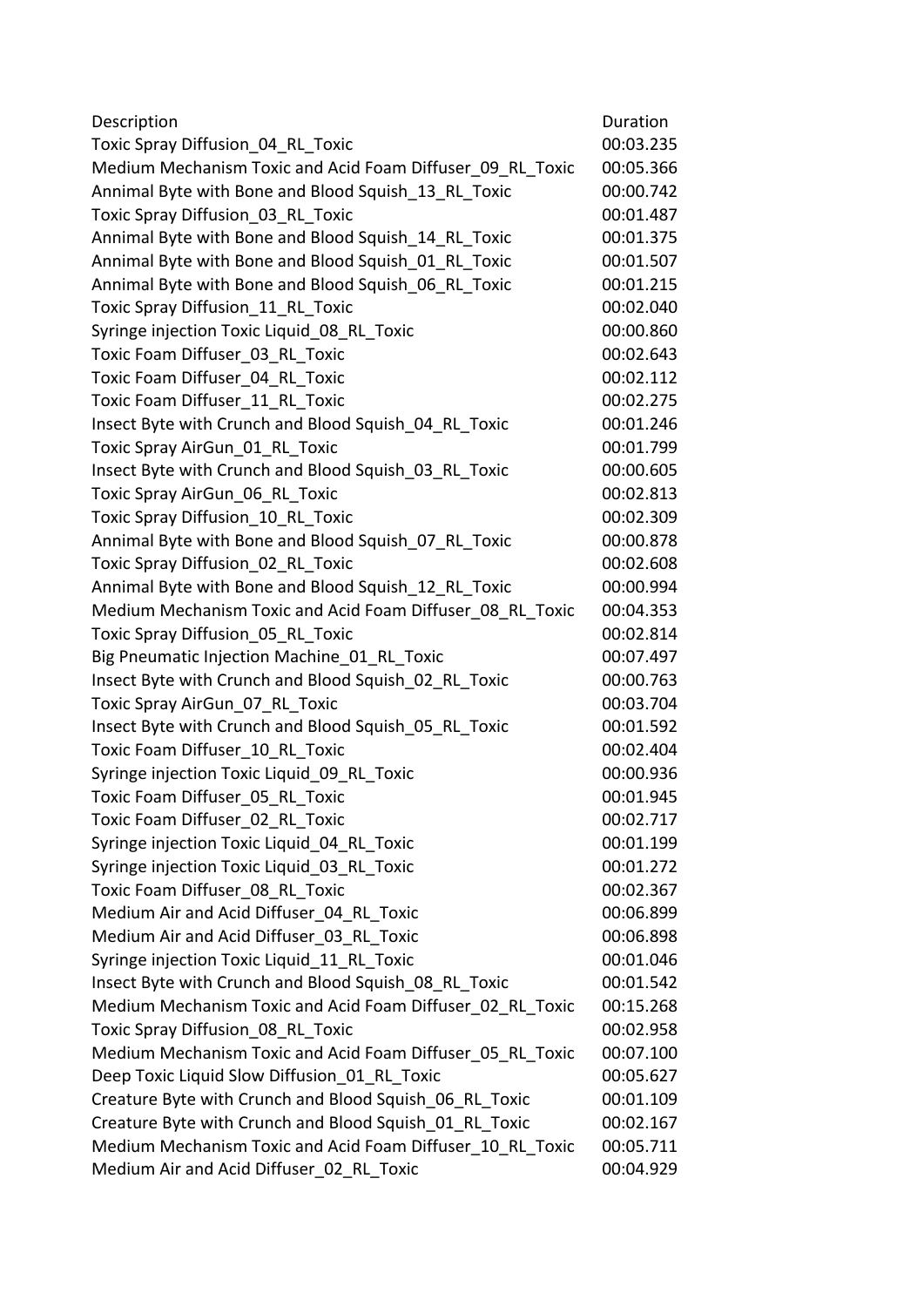| Syringe injection Toxic Liquid 10 RL Toxic                | 00:00.843 |
|-----------------------------------------------------------|-----------|
| Syringe injection Toxic Liquid 02 RL Toxic                | 00:00.910 |
| Syringe injection Toxic Liquid 05 RL Toxic                | 00:01.336 |
| Toxic Foam Diffuser_09_RL_Toxic                           | 00:02.416 |
| Creature Byte with Crunch and Blood Squish 07 RL Toxic    | 00:02.424 |
| Medium Mechanism Toxic and Acid Foam Diffuser 04 RL Toxic | 00:08.083 |
| Toxic Spray Diffusion 09 RL Toxic                         | 00:01.965 |
| Medium Mechanism Toxic and Acid Foam Diffuser 03 RL Toxic | 00:09.773 |
| Syringe injection Toxic Liquid 12 RL Toxic                | 00:01.125 |
| Syringe injection Toxic Liquid 07 RL Toxic                | 00:00.967 |
| Annimal Byte with Bone and Blood Squish 09 RL Toxic       | 00:00.774 |
| Deep Toxic Liquid Slow Diffusion 02 RL Toxic              | 00:07.871 |
| Creature Byte with Crunch and Blood Squish 05 RL Toxic    | 00:01.454 |
| Creature Byte with Crunch and Blood Squish 02 RL Toxic    | 00:01.082 |
| Medium Mechanism Toxic and Acid Foam Diffuser 01 RL Toxic | 00:17.551 |
| Medium Mechanism Toxic and Acid Foam Diffuser 06 RL Toxic | 00:05.233 |
| Creature Byte with Crunch and Blood Squish 10 RL Toxic    | 00:03.059 |
| Syringe injection Toxic Liquid 01 RL Toxic                | 00:01.277 |
| Syringe injection Toxic Liquid 06 RL Toxic                | 00:01.408 |
| Toxic Spray AirGun 08 RL Toxic                            | 00:04.752 |
| Medium Air and Acid Diffuser 01 RL Toxic                  | 00:05.260 |
| Syringe injection Toxic Liquid 13 RL Toxic                | 00:00.900 |
| Syringe injection Toxic Liquid_14_RL Toxic                | 00:01.794 |
| Medium Mechanism Toxic and Acid Foam Diffuser 07 RL Toxic | 00:05.206 |
| Creature Byte with Crunch and Blood Squish 11 RL Toxic    | 00:04.040 |
| Annimal Byte with Bone and Blood Squish 08 RL Toxic       | 00:00.696 |
| Creature Byte with Crunch and Blood Squish 03 RL Toxic    | 00:01.409 |
| Creature Byte with Crunch and Blood Squish 04 RL Toxic    | 00:01.609 |
| Annimal Byte with Bone and Blood Squish 02 RL Toxic       | 00:01.224 |
| Annimal Byte with Bone and Blood Squish 05 RL Toxic       | 00:01.611 |
| Toxic Spray Diffusion 12 RL Toxic                         | 00:02.149 |
| Creature Byte with Crunch and Blood Squish 09 RL Toxic    | 00:03.258 |
| Toxic Spray Diffusion 07 RL Toxic                         | 00:02.889 |
| Annimal Byte with Bone and Blood Squish 10 RL Toxic       | 00:00.719 |
| Insect Byte with Crunch and Blood Squish 07 RL Toxic      | 00:01.714 |
| Toxic Spray AirGun 02 RL Toxic                            | 00:01.067 |
| Toxic Spray AirGun 05 RL Toxic                            | 00:02.018 |
| Big Pneumatic Injection Machine 04 RL Toxic               | 00:05.891 |
| Big Pneumatic Injection Machine 03 RL Toxic               | 00:06.874 |
| Toxic Foam Diffuser 07 RL Toxic                           | 00:02.526 |
| Toxic Spray Diffusion 01 RL Toxic                         | 00:02.322 |
| Annimal Byte with Bone and Blood Squish 11 RL Toxic       | 00:00.858 |
| Toxic Spray Diffusion 06 RL Toxic                         | 00:02.785 |
| Toxic Spray Diffusion_13_RL_Toxic                         | 00:01.161 |
|                                                           | 00:01.348 |
| Annimal Byte with Bone and Blood Squish 04 RL Toxic       |           |
| Annimal Byte with Bone and Blood Squish_03_RL_Toxic       | 00:01.425 |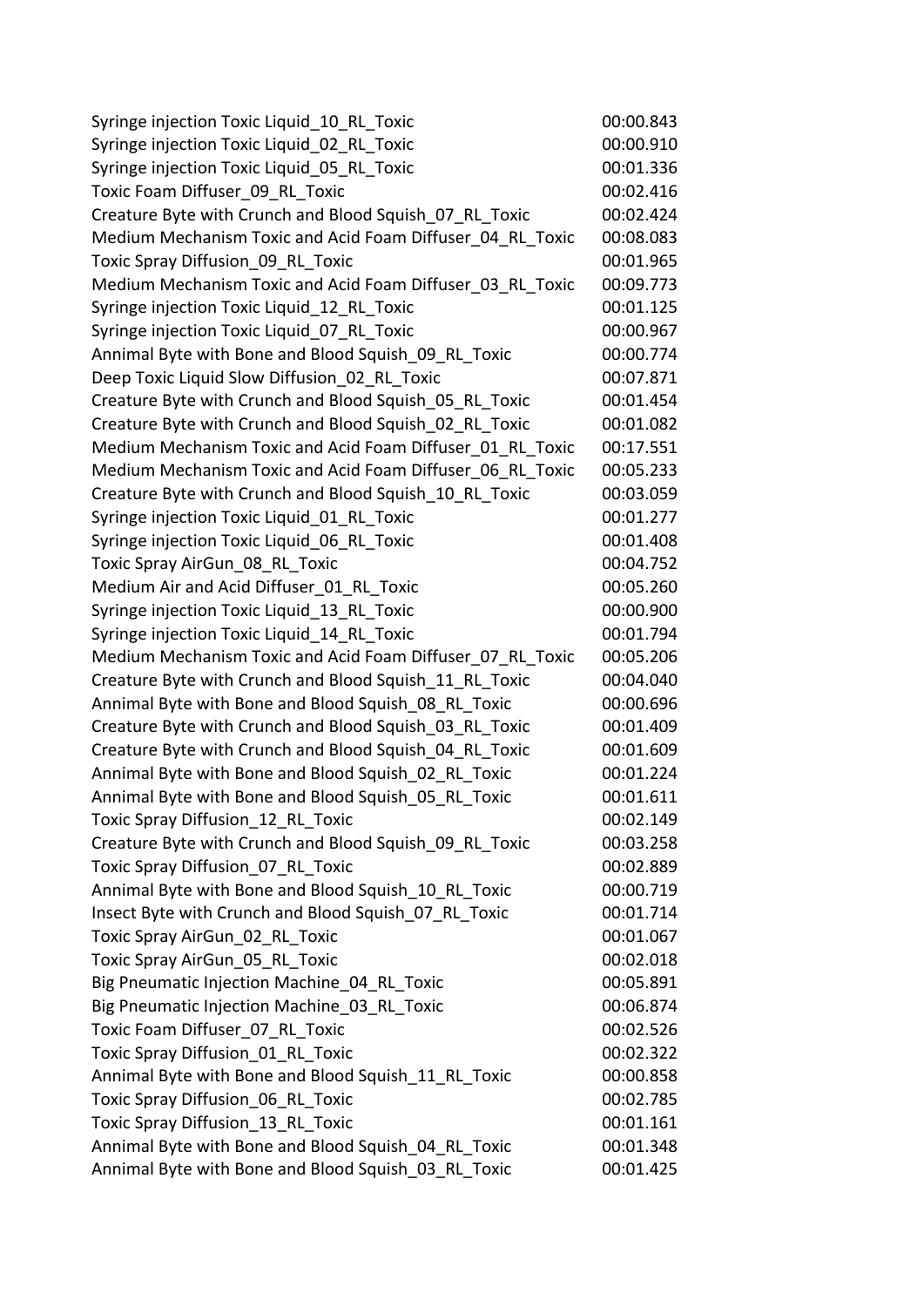| Creature Byte with Crunch and Blood Squish 08 RL Toxic | 00:03.675 |
|--------------------------------------------------------|-----------|
| Toxic Foam Diffuser 06 RL Toxic                        | 00:03.261 |
| Toxic Foam Diffuser 01 RL Toxic                        | 00:02.825 |
| Insect Byte with Crunch and Blood Squish 01 RL Toxic   | 00:01.738 |
| Toxic Spray AirGun_04_RL_Toxic                         | 00:02.416 |
| Insect Byte with Crunch and Blood Squish 06 RL Toxic   | 00:01.442 |
| Toxic Spray AirGun 03 RL Toxic                         | 00:00.996 |
| Big Pneumatic Injection Machine 02 RL Toxic            | 00:06.750 |
| Big Pneumatic Injection Machine 05 RL Toxic            | 00:06.404 |
| Big Toxic Air Diffuser 03 RL Toxic                     | 00:02.050 |
| Medium Metal Mechanism Diffuser 09 RL Toxic            | 00:02.641 |
| Mechanism Toxic AirGun 07 RL Toxic                     | 00:01.508 |
| Syringe Mechanism 04 RL Toxic                          | 00:01.199 |
| Toxic Spray Diffuser 07 RL Toxic                       | 00:02.599 |
| Syringe Mechanism 03 RL Toxic                          | 00:01.272 |
| Toxic Spray Diffuser 12 RL Toxic                       | 00:02.058 |
| Syringe Mechanism 11 RL Toxic                          | 00:01.046 |
| Medium Metal Mechanism Diffuser 08 RL Toxic            | 00:01.139 |
| Big Toxic Air Diffuser_02_RL_Toxic                     | 00:01.354 |
| Syringe Mechanism 10 RL Toxic                          | 00:00.843 |
| Toxic Spray Diffuser 13 RL Toxic                       | 00:01.016 |
| Mechanism Toxic AirGun_01_RL Toxic                     | 00:00.843 |
| Mechanism Toxic AirGun 06 RL Toxic                     | 00:01.987 |
| Small Valve Mechanism Diffuser 01 RL Toxic             | 00:04.629 |
| Toxic Spray Diffuser 06 RL Toxic                       | 00:02.785 |
| Syringe Mechanism 02 RL Toxic                          | 00:00.910 |
| Toxic Spray Diffuser 01 RL Toxic                       | 00:01.142 |
| Syringe Mechanism 05 RL Toxic                          | 00:01.336 |
| Syringe Mechanism 08 RL Toxic                          | 00:00.860 |
| Small Metal Latch 01 RL Toxic                          | 00:02.511 |
| Mechanism Toxic Diffuser 07 RL Toxic                   | 00:01.757 |
| Medium Metal Mechanism Diffuser 02 RL Toxic            | 00:14.361 |
| Medium Metal Mechanism Diffuser 05 RL Toxic            | 00:01.258 |
| Mechanism Toxic Diffuser 06 RL Toxic                   | 00:03.261 |
| Big Toxic Air Metal Diffuser 01 RL Toxic               | 00:02.337 |
| Mechanism Toxic Diffuser 01 RL Toxic                   | 00:02.768 |
| Syringe Mechanism 09 RL Toxic                          | 00:00.936 |
| Medium Metal Mechanism Diffuser 04 RL Toxic            | 00:06.042 |
| Medium Metal Mechanism Diffuser 03 RL Toxic            | 00:09.543 |
| Mechanism Toxic Diffuser 03 RL Toxic                   | 00:01.738 |
| Small Metal Latch 02 RL Toxic                          | 00:01.479 |
| Mechanism Toxic Diffuser 04 RL Toxic                   | 00:02.168 |
| Toxic Spray Diffuser 08 RL Toxic                       | 00:02.958 |
| Mechanism Toxic Diffuser 11 RL Toxic                   | 00:02.208 |
| Mechanism Toxic AirGun 08 RL Toxic                     | 00:01.382 |
| Medium Metal Mechanism Diffuser 01 RL Toxic            | 00:17.457 |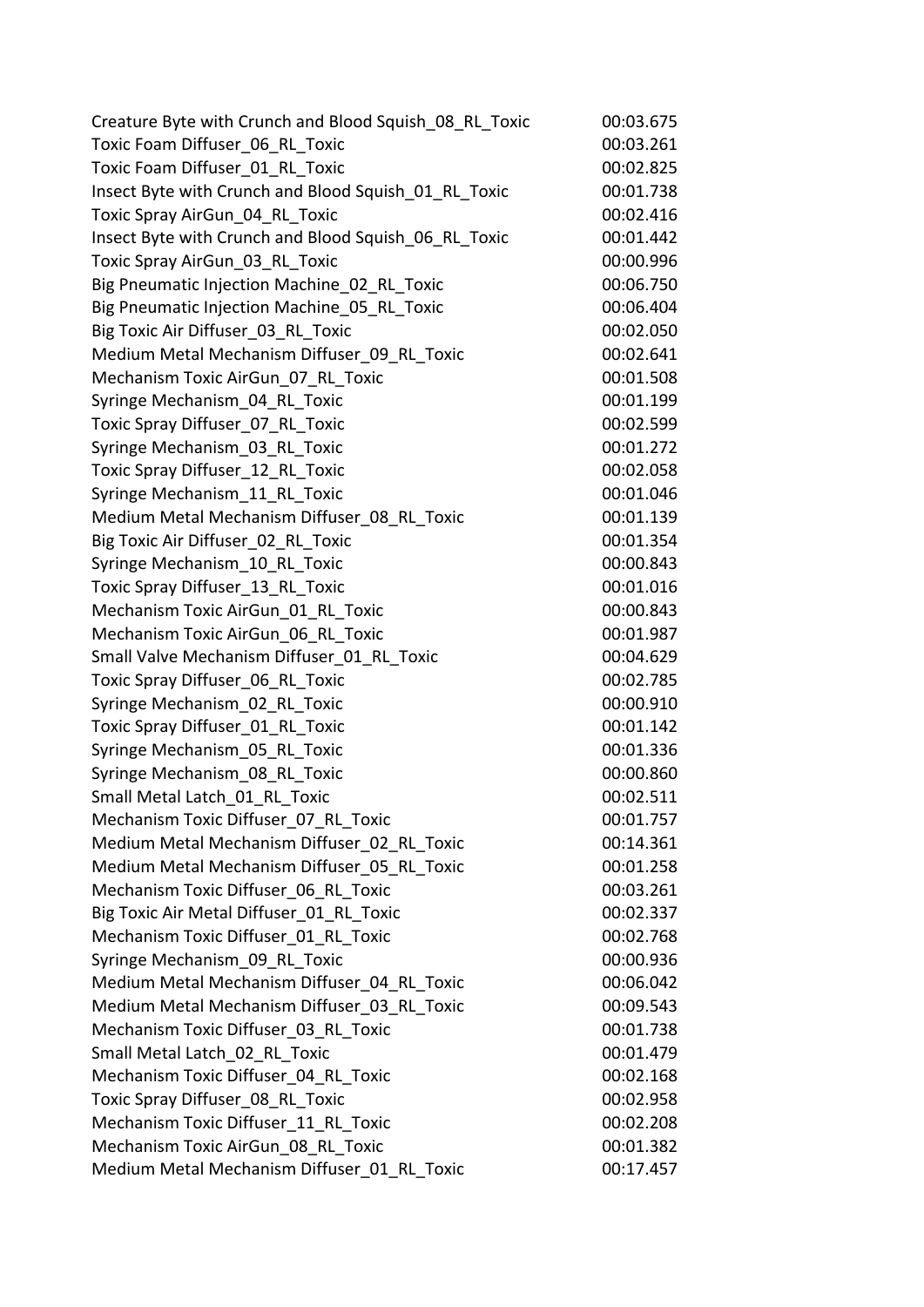| Medium Metal Mechanism Diffuser 06 RL Toxic               | 00:01.110 |
|-----------------------------------------------------------|-----------|
| Toxic Spray Diffuser 09 RL Toxic                          | 00:01.450 |
| Mechanism Toxic Diffuser 10 RL Toxic                      | 00:02.428 |
| Mechanism Toxic Diffuser 05 RL Toxic                      | 00:01.841 |
| Big Toxic Air Metal Diffuser 02 RL Toxic                  | 00:06.499 |
| Mechanism Toxic Diffuser 02 RL Toxic                      | 00:01.689 |
| Medium Metal Mechanism Diffuser 07 RL Toxic               | 00:01.192 |
| Toxic Spray Diffuser 11 RL Toxic                          | 00:01.446 |
| Syringe Mechanism 12 RL Toxic                             | 00:01.125 |
| Mechanism Toxic Diffuser 08 RL Toxic                      | 00:01.985 |
| Toxic Spray Diffuser 03 RL Toxic                          | 00:01.371 |
| Syringe Mechanism 07 RL Toxic                             | 00:00.967 |
| Toxic Spray Diffuser 04 RL Toxic                          | 00:01.961 |
| Mechanism Toxic AirGun 04 RL Toxic                        | 00:01.945 |
| Small Valve Mechanism Diffuser 03 RL Toxic                | 00:06.898 |
| Mechanism Toxic AirGun 03 RL Toxic                        | 00:00.996 |
| Small Valve Mechanism Diffuser 04 RL Toxic                | 00:06.285 |
| Big Toxic Air Diffuser 01 RL Toxic                        | 00:01.178 |
| Toxic Spray Diffuser 05 RL Toxic                          | 00:02.814 |
| Syringe Mechanism 01 RL Toxic                             | 00:01.277 |
| Toxic Spray Diffuser 02 RL Toxic                          | 00:01.795 |
| Syringe Mechanism 06 RL Toxic                             | 00:01.408 |
| Mechanism Toxic AirGun 02 RL Toxic                        | 00:00.971 |
| Small Valve Mechanism Diffuser 02 RL Toxic                | 00:04.793 |
| Mechanism Toxic AirGun 05 RL Toxic                        | 00:01.574 |
| Syringe Mechanism 13 RL Toxic                             | 00:00.900 |
| Syringe Mechanism 14 RL Toxic                             | 00:01.794 |
| Toxic Spray Diffuser 10 RL Toxic                          | 00:00.969 |
| Mechanism Toxic Diffuser 09 RL Toxic                      | 00:02.063 |
| Liquid Preasure and Ejection RL Toxic                     | 00:09.777 |
| Toxic Spray Diffusion 04 RL Toxic                         | 00:03.328 |
| Toxic Spray Diffusion 03 RL Toxic                         | 00:01.988 |
| Medium Wind Flux Gusts Synth Texture_02                   | 03:07.828 |
| Toxic Air Flux 01 RL Toxic                                | 00:31.676 |
| Liquid Wind Flow Rumble RL Toxic                          | 00:13.715 |
| Tonal Air Spray_RL_Toxic_RL_Toxic                         | 00:14.655 |
| Toxic Foam Diffusion 09_RL_Toxic                          | 00:02.177 |
| Toxic Spray Diffusion 11 RL Toxic                         | 00:02.040 |
| Toxic Liquid Air Pressure Injection 01 RL Toxic           | 00:07.264 |
| Toxic Air Liquid Slow Diffusion 02 RL Toxic               | 00:04.967 |
| Toxic and Acid Foam and Liquid Slow Diffusion 05 RL Toxic | 00:07.100 |
| Toxic and Acid Foam and Liquid Slow Diffusion 02 RL Toxic | 00:15.268 |
| Liquid Flow Rumble Organic Creaks RL Toxic                | 00:10.007 |
| Air Flux Metal Particles Drip Sizzle Hiss RL Toxic        | 00:49.366 |
| Air Flux Sizzle Hiss 01 RL Toxic                          | 00:21.306 |
| Toxic Air Flux Particles 01 RL Toxic                      | 00:31.676 |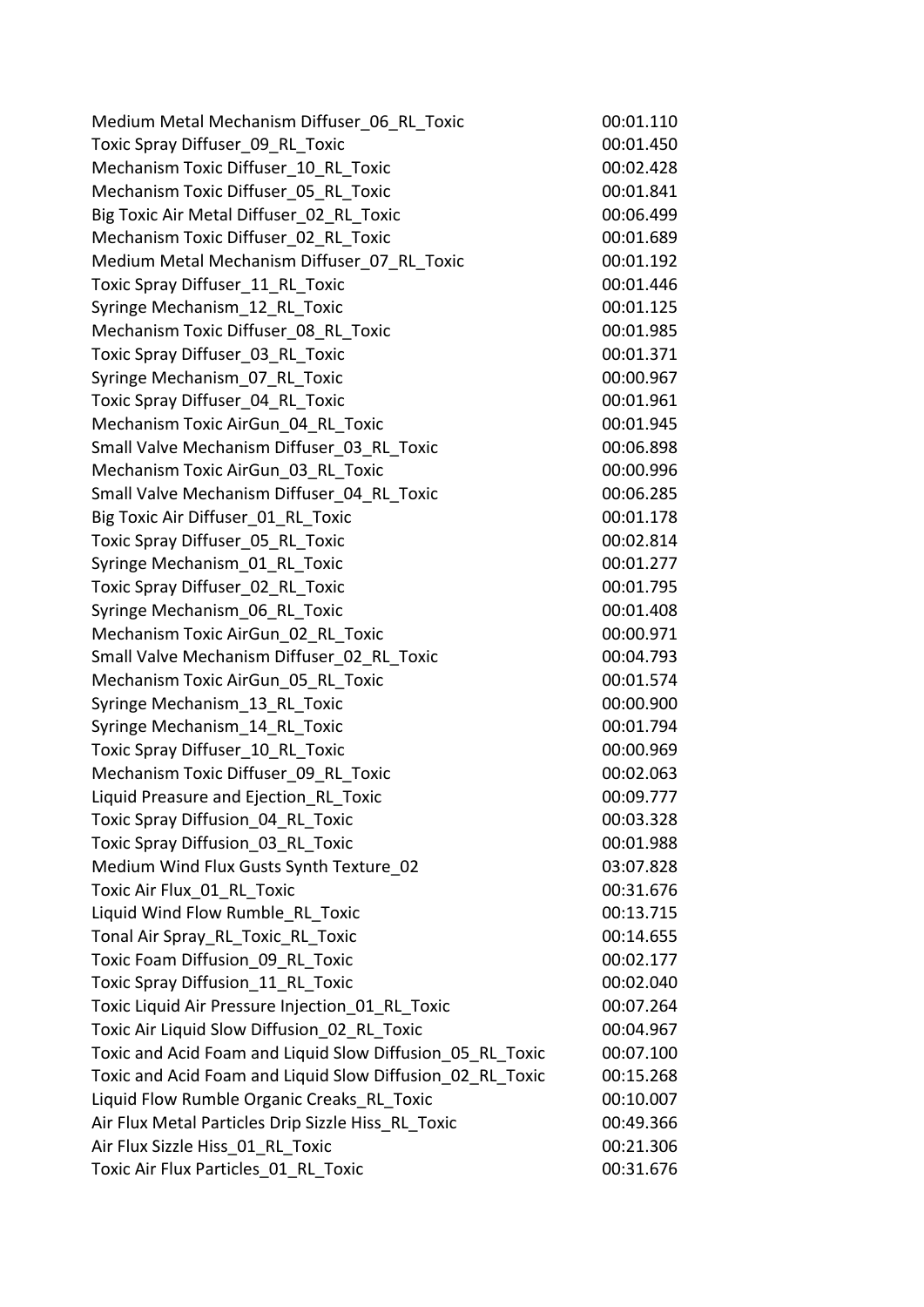| Toxic and Acid Foam and Liquid Slow Diffusion 10 RL Toxic | 00:05.711 |
|-----------------------------------------------------------|-----------|
| Toxic Spray Diffusion 10 RL Toxic                         | 00:02.309 |
| Toxic Foam Diffusion 08 RL Toxic                          | 00:02.218 |
| Bubbles and Gargle Stutted RL Toxic                       | 00:05.461 |
| Toxic Spray Diffusion 02 RL Toxic                         | 00:02.701 |
| Deep Toxic Liquid Slow Diffusion 01 RL Toxic              | 00:05.446 |
| Toxic Spray Air Blow Up 08 RL Toxic                       | 00:04.752 |
| Toxic Spray Diffusion 05 RL Toxic                         | 00:02.906 |
| Liquid Flow Rumble Hi Sizzle RL Toxic                     | 00:16.867 |
| Toxic Underwater Diffusion 08 RL Toxic                    | 00:06.175 |
| Air Flux Sizzle Hiss Particles RL Toxic                   | 00:21.306 |
| Toxic Air Liquid Slow Diffusion 03 RL Toxic               | 00:07.120 |
| Toxic Air Liquid Slow Diffusion 04 RL Toxic               | 00:07.200 |
| Toxic and Acid Foam and Liquid Slow Diffusion 03 RL Toxic | 00:09.773 |
| Low Wind Flux Synth Texture RL Toxic                      | 00:57.669 |
| Toxic and Acid Foam and Liquid Slow Diffusion 04 RL Toxic | 00:08.083 |
| Toxic Air Flux Particles 02 RL Toxic                      | 00:32.712 |
| Crispy Texture Liquid Flow Loop Flux Loop 08 RL Toxic     | 00:32.170 |
| Liquid Flow Wind Rumble RL Toxic                          | 00:13.715 |
| Air Nozzle in Liquid RL Toxic                             | 00:07.743 |
| Wind Flux Crispy Texture Sizzle Particles 11 RL Toxic     | 00:44.436 |
| Wind Flux Crispy Texture Sizzle Particles 05 RL Toxic     | 00:20.661 |
| Toxic and Acid Foam and Liquid Slow Diffusion 09 RL Toxic | 00:05.366 |
| Ice or Lava Creaks Rumble Sizzle 02 RL Toxic              | 00:24.611 |
| Wind Flux Crispy Texture Sizzle Particles 06 RL Toxic     | 00:19.896 |
| Wind Flux Crispy Texture Sizzle Particles 12 RL Toxic     | 00:22.862 |
| Fast Wind Flux Gusts Synth Distorsion Texture RL Toxic    | 00:32.760 |
| Toxic Underwater Diffusion 05 RL Toxic                    | 00:06.371 |
| Toxic Underwater Diffusion 02 RL Toxic                    | 00:05.113 |
| Toxic Liquid Wave Crispy Injection 01 RL Toxic            | 00:06.253 |
| Toxic Liquid Crispy Injection 01 RL Toxic                 | 00:06.172 |
| Toxic Air Flux 02 RL Toxic                                | 00:32.272 |
| Air Stream Diffusion with Distorsion RL Toxic             | 00:11.368 |
| Wind Flux Crispy Texture Sizzle Particles 08 RL Toxic     | 00:20.211 |
| Toxic Foam Diffusion 10 RL Toxic                          | 00:01.835 |
| Toxic Spray Air Blow Up 05 RL Toxic                       | 00:01.774 |
| Wind Flux Crispy Texture Sizzle Particles 14 RL Toxic     | 00:37.893 |
| Syringe Toxic Liquid Injection 12 RL Toxic                | 00:01.125 |
| Toxic Spray Air Blow Up 02 RL Toxic                       | 00:01.067 |
| Liquid Flow Gargle Hi Sizzle RL Toxic                     | 00:16.867 |
| Ice or Lava Creaks Rumble Sizzle 01 RL Toxic              | 00:24.550 |
| Toxic Spray Diffusion 08 RL Toxic                         | 00:03.050 |
| Ice or Lava Creaks Rumble Sizzle 03 RL Toxic              | 00:20.082 |
| Med Wind Flux Gusts RL Toxic                              | 01:30.683 |
| Wind Flux Crispy Texture Sizzle Particles_13_RL_Toxic     | 00:45.851 |
| Wind Flux Crispy Texture Sizzle Particles_07_RL_Toxic     | 00:19.514 |
|                                                           |           |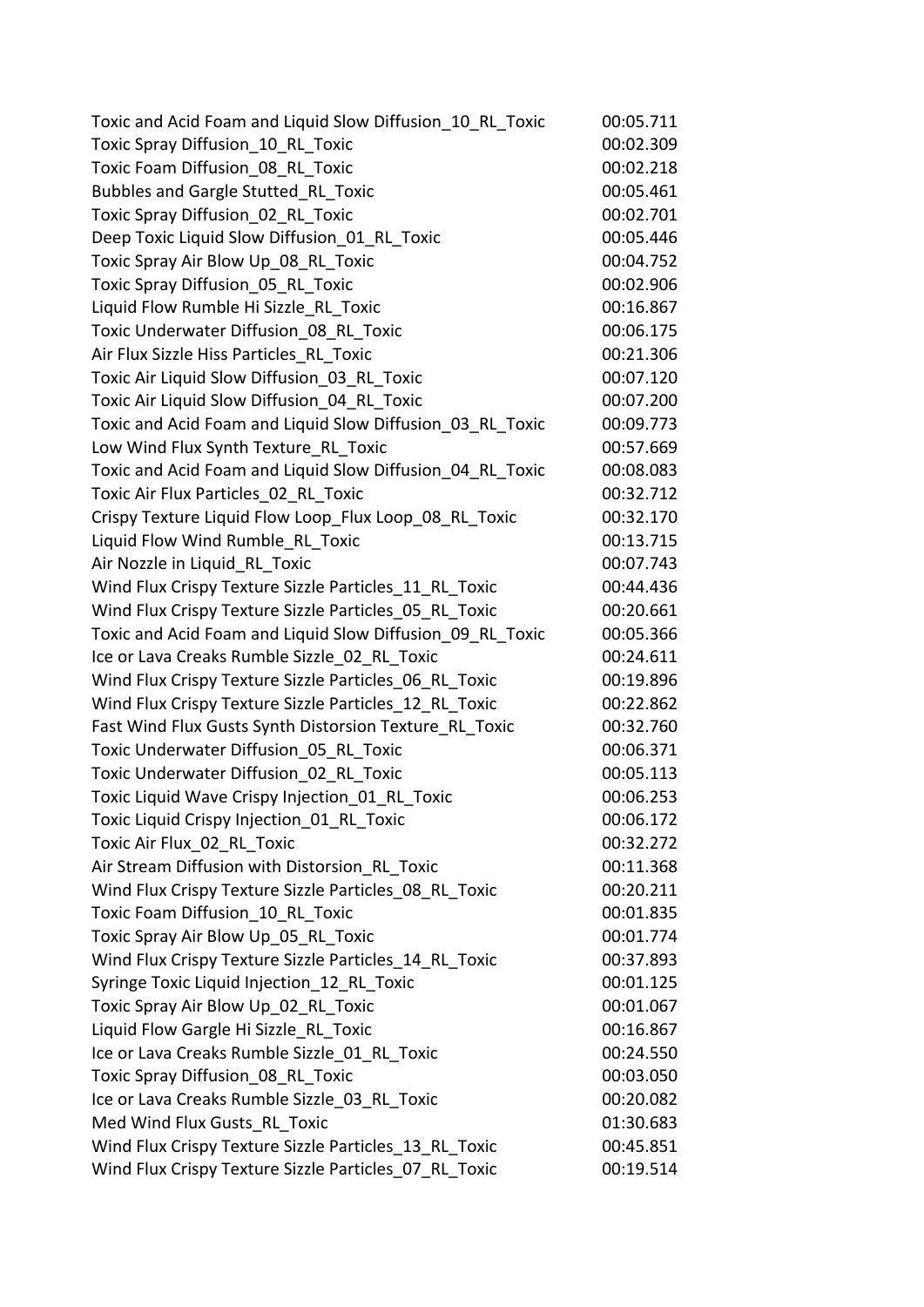| Toxic Spray Drip Gargle 02 RL Toxic                       | 00:17.758 |
|-----------------------------------------------------------|-----------|
| Syringe Toxic Liquid Injection 07 RL Toxic                | 00:00.967 |
| Toxic Foam Diffusion 02 RL Toxic                          | 00:02.675 |
| Toxic Foam Diffusion 05 RL Toxic                          | 00:01.781 |
| Air Flux Sizzle Hiss RL Toxic                             | 00:20.919 |
| Wind Flux Crispy Texture Sizzle Particles 03 RL Toxic     | 00:44.170 |
| Wind Flux Crispy Texture Sizzle Particles 17 RL Toxic     | 00:37.379 |
| Toxic Underwater Diffusion 03 RL Toxic                    | 00:05.372 |
| Air Nozzle in Water RL Toxic                              | 00:05.716 |
| Wind Flux Crispy Texture Sizzle Particles 01 RL Toxic     | 00:43.729 |
| Toxic Underwater Diffusion 04 RL Toxic                    | 00:06.075 |
| Wind Flux Crispy Texture Sizzle Particles 18 RL Toxic     | 00:42.354 |
| Wind Flux Crispy Texture Sizzle Particles 04 RL Toxic     | 00:19.597 |
| Air Nozzle in Pipe RL Toxic                               | 00:07.559 |
| Toxic and Acid Foam and Liquid Slow Diffusion 08 RL Toxic | 00:04.353 |
| Air Flux Sizzle Hiss 02 RL Toxic                          | 00:20.919 |
| Medium Liquid Gurgling RL Toxic                           | 00:20.015 |
| Syringe Toxic Liquid Injection 01 RL Toxic                | 00:01.277 |
| Toxic Foam Diffusion 04 RL Toxic                          | 00:02.085 |
| Wind Flux Crispy Texture Sizzle Particles 16 RL Toxic     | 00:35.731 |
| Wind Flux Crispy Texture Sizzle Particles 02 RL Toxic     | 00:44.925 |
| Injection Nozzle in Water RL Toxic                        | 00:36.772 |
| Toxic Foam Diffusion 03 RL Toxic                          | 00:02.643 |
| Syringe Toxic Liquid Injection 06 RL Toxic                | 00:01.408 |
| Med Wind Flux Gusts Crackles RL Toxic                     | 01:13.718 |
| Wind Flux Crispy Texture Sizzle Particles 15 RL Toxic     | 00:36.981 |
| Toxic Spray Diffusion_09_RL_Toxic                         | 00:01.965 |
| Toxic Spray Air Blow Up 03 RL Toxic                       | 00:00.996 |
| Syringe Toxic Liquid Injection 13 RL Toxic                | 00:00.900 |
| Toxic Spray Air Blow Up_04_RL_Toxic                       | 00:02.094 |
| Syringe Toxic Liquid Injection 14 RL Toxic                | 00:01.794 |
| Toxic Foam Diffusion 11 RL Toxic                          | 00:02.051 |
| Air Flux Sizzle Hiss Rumble RL Toxic                      | 00:22.019 |
| Toxic Underwater Diffusion 06 RL Toxic                    | 00:05.637 |
| Toxic Underwater Diffusion 01 RL Toxic                    | 00:04.880 |
| Liquid Spray with Synth Tone RL Toxic                     | 00:05.825 |
| Wind Flux Crispy Texture Sizzle Particles 20 RL Toxic     | 00:42.140 |
| Toxic Spray Bubbles Gargle 02 RL Toxic                    | 00:17.758 |
| Ice Lava Creaks Hi Sizzle RL Toxic                        | 01:27.382 |
| Ice Lava Creaks Rumble Sizzle 01 RL Toxic                 | 00:24.550 |
| Wind Flux Crispy Texture Sizzle Particles 19 RL Toxic     | 00:47.368 |
| Medium Wind Flux Gusts Synth Texture 01                   | 01:04.010 |
| Low Wind Flux and Particles Synth Texture RL Toxic        | 00:57.669 |
| Small Liquid Spray in Water RL Toxic                      | 00:08.424 |
| Hi Speed Wind Flux Synth Texture 01 RL Toxic              | 02:01.351 |
| Syringe Toxic Liquid Injection_04_RL_Toxic                | 00:01.199 |
|                                                           |           |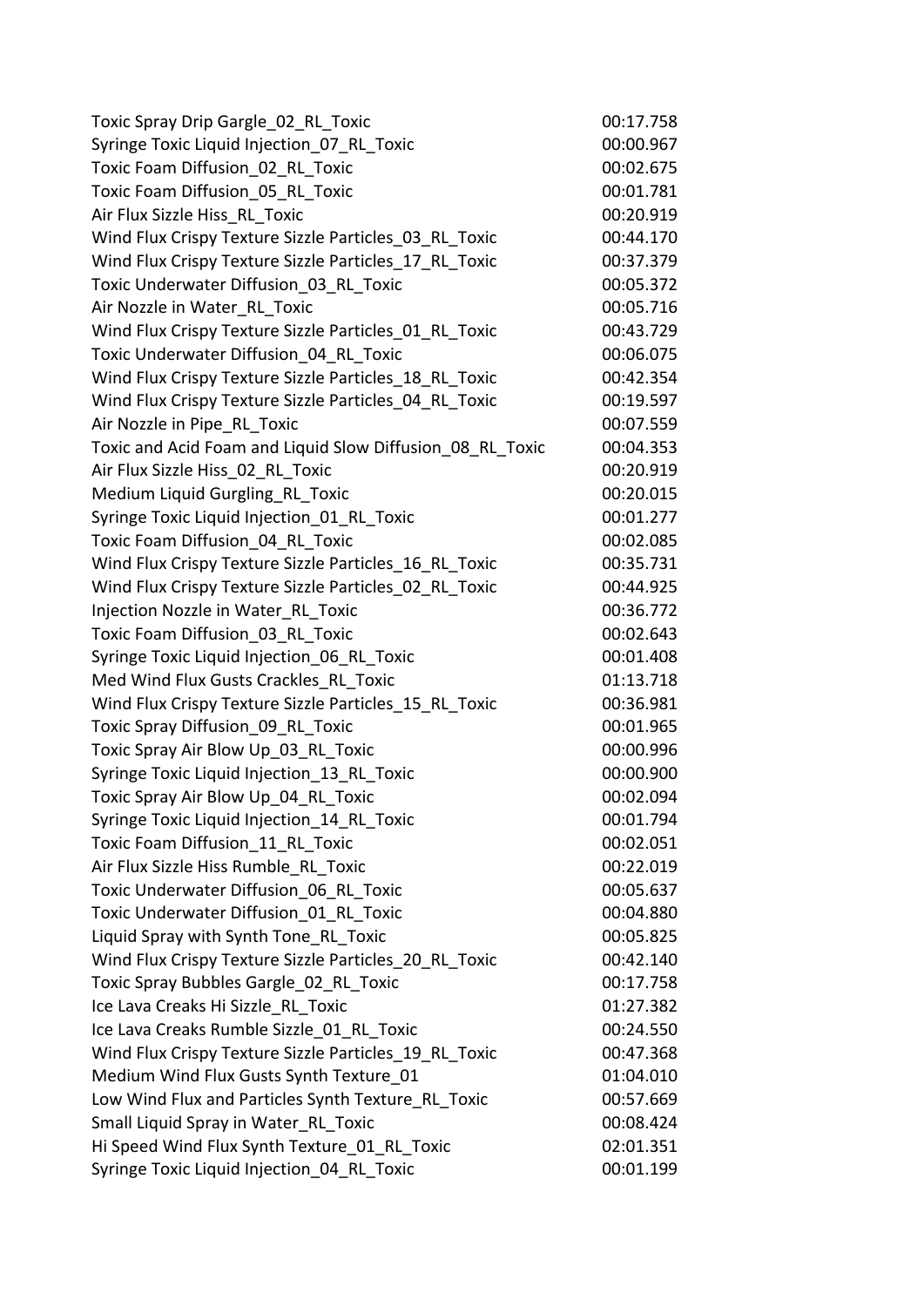| Toxic Foam Diffusion 01 RL Toxic                          | 00:02.092 |
|-----------------------------------------------------------|-----------|
| Toxic Foam Diffusion 06 RL Toxic                          | 00:03.146 |
| Syringe Toxic Liquid Injection 03 RL Toxic                | 00:01.272 |
| Toxic Spray Drip Gargle 01 RL Toxic                       | 00:15.597 |
| Toxic Spray Air Blow Up 06 RL Toxic                       | 00:02.580 |
| Liquid Flow Rumble Low Organic Creaks RL Toxic            | 00:13.606 |
| Syringe Toxic Liquid Injection 11 RL Toxic                | 00:01.046 |
| Toxic Spray Air Blow Up 01 RL Toxic                       | 00:01.493 |
| Toxic Liquid Spray Sizzle Gargle 03 RL Toxic              | 00:47.948 |
| Hi Speed Wind Flux Synth Texture 02 RL Toxic              | 01:05.047 |
| Toxic Underwater Diffusion 07 RL Toxic                    | 00:05.950 |
| Toxic Liquid Spray Sizzle Hum RL Toxic                    | 00:40.948 |
| Syringe Toxic Liquid Injection 10 RL Toxic                | 00:00.843 |
| Toxic Liquid Spray Sizzle Gargle 01 RL Toxic              | 00:40.199 |
| Toxic Spray Air Blow Up 07 RL Toxic                       | 00:03.573 |
| Toxic Liquid Spray Sizzle Gargle 02 RL Toxic              | 00:20.829 |
| Wind Flux Crispy Texture Sizzle Particles 09 RL Toxic     | 01:02.347 |
| Wind Flux Crispy Texture Sizzle Particles 21 RL Toxic     | 00:42.137 |
| Syringe Toxic Liquid Injection 02 RL Toxic                | 00:00.910 |
| Toxic Foam Diffusion 07 RL Toxic                          | 00:02.500 |
| Hi Wind Flux Slow Movements RL Toxic                      | 00:52.668 |
| Syringe Toxic Liquid Injection 05 RL Toxic                | 00:01.336 |
| Wind Flux Crispy Texture Sizzle Particles 10 RL Toxic     | 00:36.994 |
| Toxic Spray Diffusion_12_RL_Toxic                         | 00:02.149 |
| Crispy Texture Liquid Flow Crispy Loop 02 RL Toxic        | 00:21.152 |
| Syringe Toxic Liquid Injection 08 RL Toxic                | 00:00.860 |
| Liquid Spat with Bubbles RL Toxic                         | 00:12.923 |
| Crispy Texture Liquid Flow Loop Crispy Loop 03 RL Toxic   | 00:17.735 |
| Ice Lava Creaks Rumble Sizzle 02 RL Toxic                 | 00:24.611 |
| Liquid in Pipe Gargle with Rumble_RL_Toxic                | 02:28.050 |
| Tiny Liquid Spray RL Toxic                                | 00:12.281 |
| Toxic Spray Diffusion 07 RL Toxic                         | 00:02.850 |
| Electricity and Big Air Spray Diffusion RL Toxic          | 01:23.258 |
| Crispy Texture Liquid Flow Loop Crispy Loop 04 RL Toxic   | 00:19.046 |
| Ice Lava Creaks Rumble Sizzle 03 RL Toxic                 | 00:20.082 |
| Toxic Spray Bubbles Gargle 01 RL Toxic                    | 00:15.597 |
| Air Burst with Hum Distorsion RL Toxic                    | 01:25.421 |
| Crispy Texture Liquid Flow Crispy Loop 03 RL Toxic        | 00:17.735 |
| Crispy Texture Liquid Flow Loop Crispy Loop 02 RL Toxic   | 00:21.152 |
| Ice Lava Creaks Sizzle Clics RL Toxic                     | 00:14.591 |
| Toxic and Acid Foam and Liquid Slow Diffusion 06 RL Toxic | 00:05.233 |
| Toxic and Acid Foam and Liquid Slow Diffusion 01 RL Toxic | 00:17.551 |
| Air Spray with Mechanical Rattle RL Toxic                 | 00:35.653 |
| Crispy Texture Liquid Flow Crispy Loop 04 RL Toxic        | 00:19.046 |
| Toxic Liquid Air Pressure Injection 02 RL Toxic           | 00:05.331 |
| Toxic Air Liquid Slow Diffusion 01 RL Toxic               | 00:05.378 |
|                                                           |           |